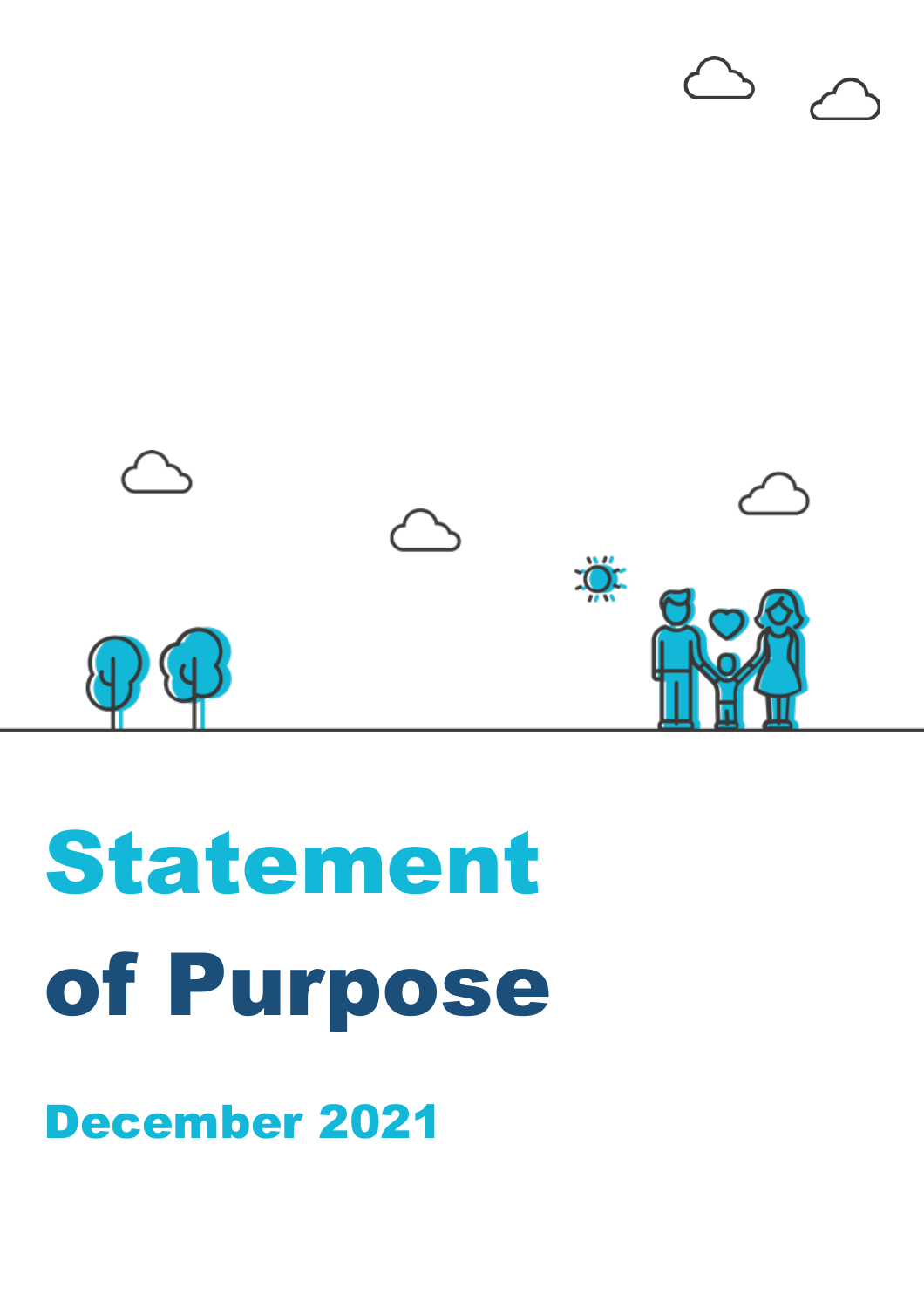

### Contents

| <b>Contents</b>                                                                                       | $\overline{2}$ | <b>Children's</b>                                                                        |  |
|-------------------------------------------------------------------------------------------------------|----------------|------------------------------------------------------------------------------------------|--|
| <b>This Statement</b><br>of Purpose                                                                   | 3              | <b>Pledge</b>                                                                            |  |
| <b>OFG Vision,</b><br><b>Mission and</b>                                                              | 4              | <b>Children's and</b><br><b>Young People's</b><br><b>Rights</b>                          |  |
| <b>Values</b><br><b>Our Vision,</b>                                                                   | 5              | <b>Supporting</b><br><b>Carers to Care</b><br>for Children<br>and Young<br><b>People</b> |  |
| <b>Mission and</b><br><b>Values</b>                                                                   |                |                                                                                          |  |
| <b>Commitment to</b><br><b>Equality and</b><br><b>Diversity</b>                                       | 6              | <b>Recruitment,</b><br><b>Assessment</b><br>and Approval                                 |  |
| <b>Quality and</b><br><b>Standards of</b><br><b>Care</b>                                              | 7              | <b>Fostering Panel</b><br>and Approval                                                   |  |
| Our<br><b>Therapeutic</b>                                                                             | 8              | <b>Statistics and</b><br><b>Outcomes</b>                                                 |  |
| <b>Approach</b><br>Status,                                                                            | 10             | Learning,<br><b>Training and</b><br><b>Development</b>                                   |  |
| <b>Constitution,</b><br><b>Management</b>                                                             |                | <b>Complaints</b>                                                                        |  |
| <b>Structure &amp;</b><br><b>Staff Team</b>                                                           |                | <b>Professional</b><br><b>Membership</b>                                                 |  |
| <b>Enhanced</b><br><b>Foster Care -</b><br><b>Agency and</b><br><b>Management</b><br><b>Structure</b> | 11             | <b>Contact Details</b><br>and Essential<br><b>Addresses</b>                              |  |
| <b>Enhanced</b><br><b>Foster Care</b><br><b>Team Structure:</b>                                       | 12             |                                                                                          |  |
| <b>Service</b><br><b>Provision</b>                                                                    | 13             |                                                                                          |  |
| <b>Referrals &amp;</b><br><b>Matching</b>                                                             | 15             |                                                                                          |  |
| <b>National</b><br><b>Fostering</b><br><b>Group</b>                                                   | 16             |                                                                                          |  |



| enhanced foster care |  |
|----------------------|--|

**17**

**18**

**20**

**22**

**23**

**25**

**Complaints 27**

**28**

**29**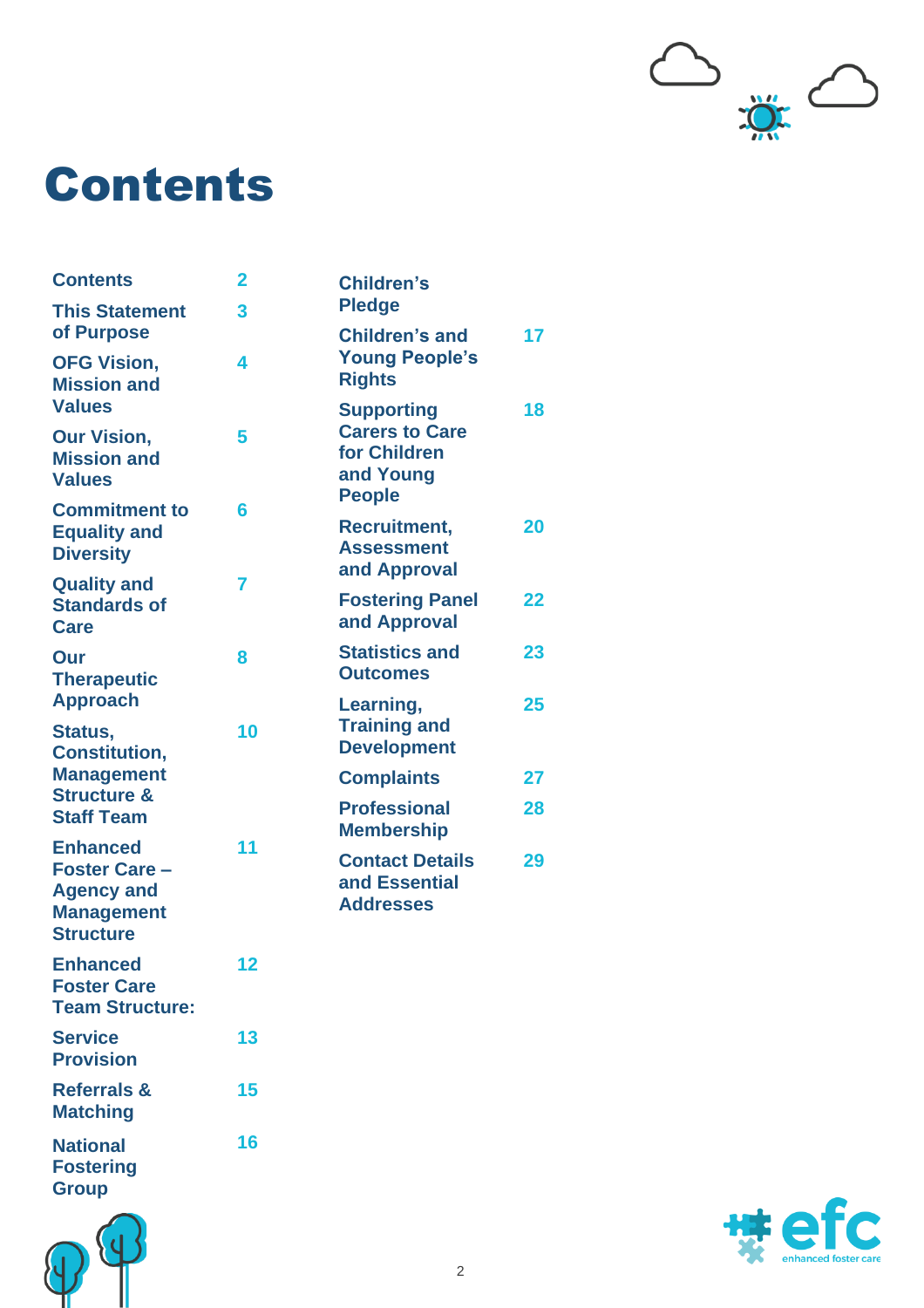

# This Statement of Purpose

**Relates to Enhanced Foster Care, an Independent Fostering Agency. This document outlines the way the agency operates.**

This Statement of Purpose has been compiled in accordance with:

- The Care Standards Act 2000
- The Fostering Services National Minimum Standards 2011
- The Fostering Services Regulations 2011
- The Children Act 1989 Guidance and Regulations Volume 4: Fostering Services 2011 - Working together to Safeguard Children 2020
- Keeping Children Safe in Education 2020

Copies of this Statement are available on request to:

- Any child cared for within the agency
- Any parent/guardian whose child is placed in the agency
- Any carer/staff members who work for the agency
- Persons/Local Authorities who commission the service from the agency
- Ofsted, who inspect, advise and regulate the agency's activities
- The general public

Enhanced Foster Care is an established Fostering Agency contracted by the Local Authority to provide family placements to children looked after.

Enhanced Foster Care was founded in 2007. In 2020 whilst retaining its own registration, Enhanced Foster Care was acquired by National Fostering Group, which is part of the Outcomes First Group (OFG).

Enhanced Foster Care approves foster carers to care for children and young people who require a foster placement. This is under a number of diverse arrangements: short term, long term emergency or respite and includes supporting young adults with their transition to adulthood.

Enhanced Foster Care office is based in Warminster, Wiltshire that supports our foster carers across the whole of the South and South West of England.

This statement is written in a manner that is understandable to its foster carers, parents of children/young people being cared for and any commissioners of the service.

Further to that, a 'children and a young person's guide' has been produced and is written to take account of age, development and level of understanding.



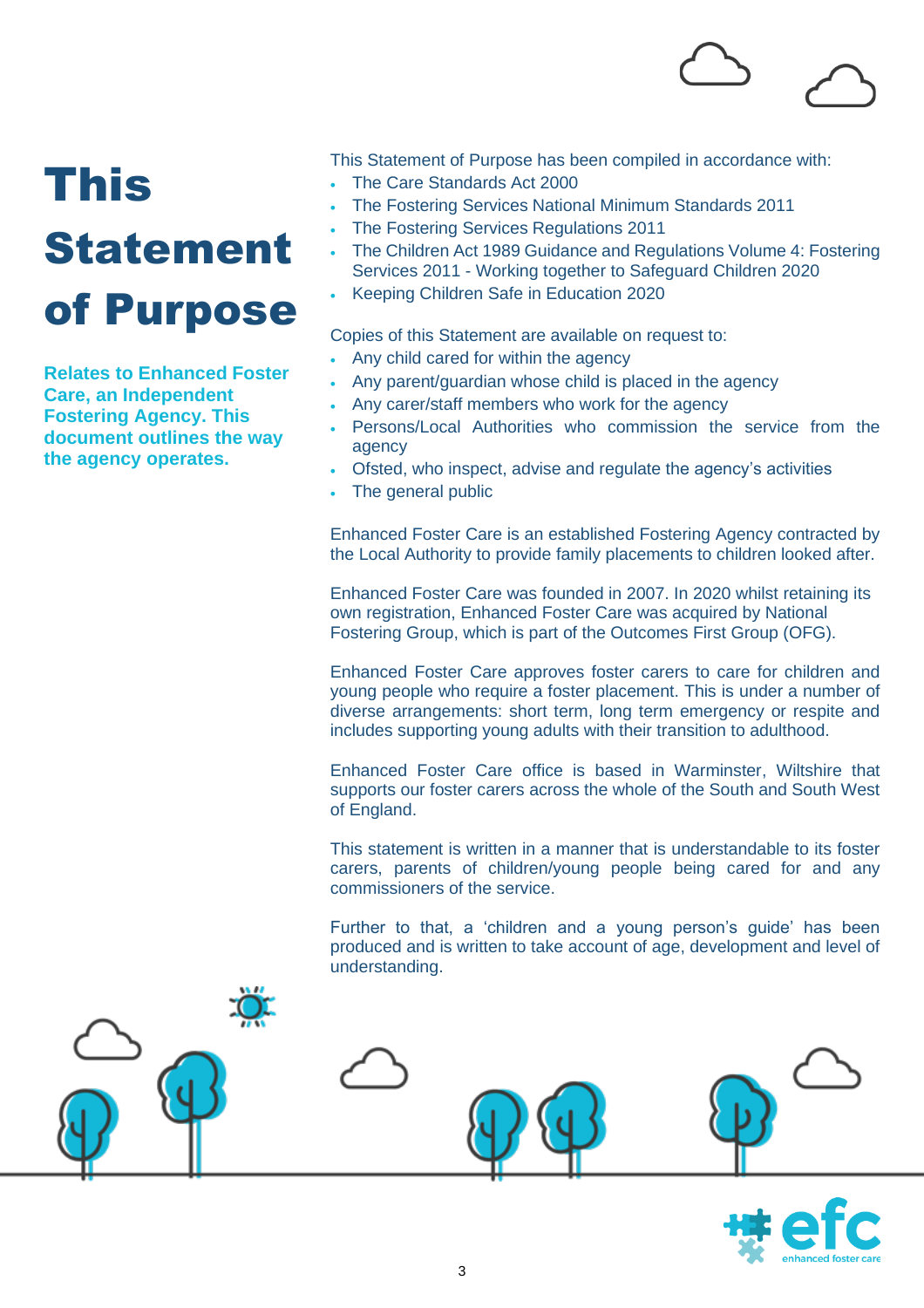

### OFG Vision, Mission and Values





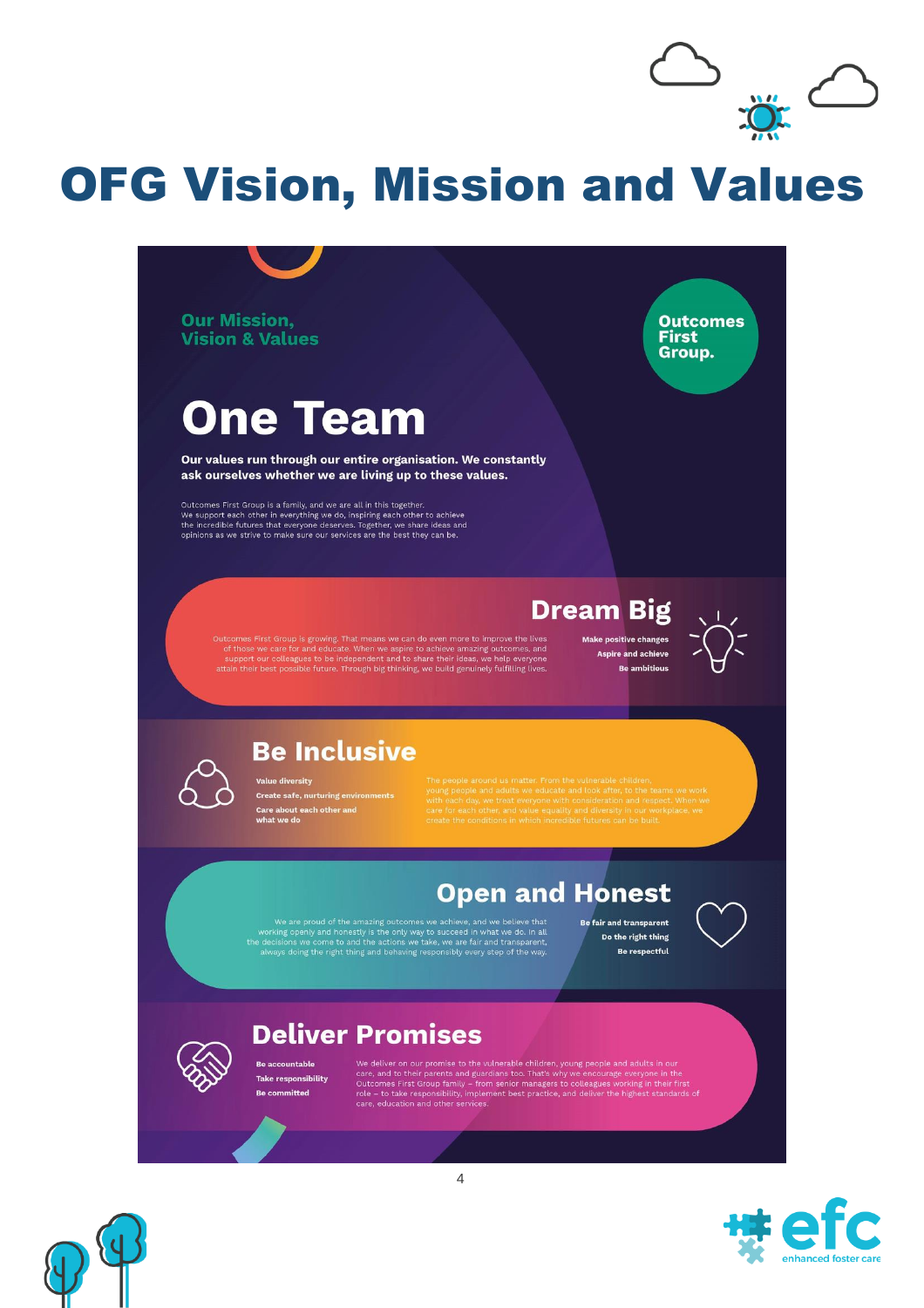### Our Vision, Mission and Values

**Enhanced Foster Care is committed to providing a personalised service to our carers, children and young people our agency Vision, Mission and Values are aligned to the OFG Vision, Mission and Values.**

This 'personal touch' promise has held us in good stead over the years and is at the core of what we do.

#### **Our vision is simple…**

To deliver outstanding outcomes for all children and young people in Enhanced Foster Care by supporting and enabling them to thrive on their journey to adulthood.

- To provide hope and opportunity to all our children and young people.
- To ensure that we become the Local Authority Commissioners preferred provider of mainstream and specialist foster care services.
- To be the first-choice agency for foster carers, local authorities and parents through the delivery of outstanding training, operational and financial support.
- To provide overall superior service and exceptional value for money in every market segment and geographical location in which we compete.

#### **Our mission is simple…**

Our primary aim is to facilitate children and young people to overcome Adverse Childhood Experiences and improve their life chances.

#### **Our values are simple…**

#### **Be exceptional**

We go above and beyond, go that extra mile and strive to be the best we can.

#### **Focus on the Child**

Work therapeutically with children and young people to achieve the very best outcomes. Committed to achieving the best for them, we support them to learn about themselves, assess their experiences, recognise their own resources and generate positive change in their lives.

#### **A Team Approach**

We recognise that everyone plays a vital part in providing a holistic and quality service. In short, we have passion and enjoy what we do and this shines though in our positive approach and 'can do' attitude which embraces and encourages partnership working.

#### **Value and Embrace Difference**

We seek and strive for a diverse team of foster carers and staff who value and respect differences and diversity.

#### **Look After Everyone**

We recognise the importance of support. Whilst we are growing, we recognise the need to grow steadily and responsibly, and look after everyone in the process.

#### **Never Stop Learning**

We value continuous professional development and invest in the learning experience of our children, foster carers, staff and managers to continue their lifelong learning.

#### **Best Value**

By providing an ethical and transparent service, we demonstrate exceptional value for money through our proposition, service delivery and the outcomes we achieve for all children and young people in our care.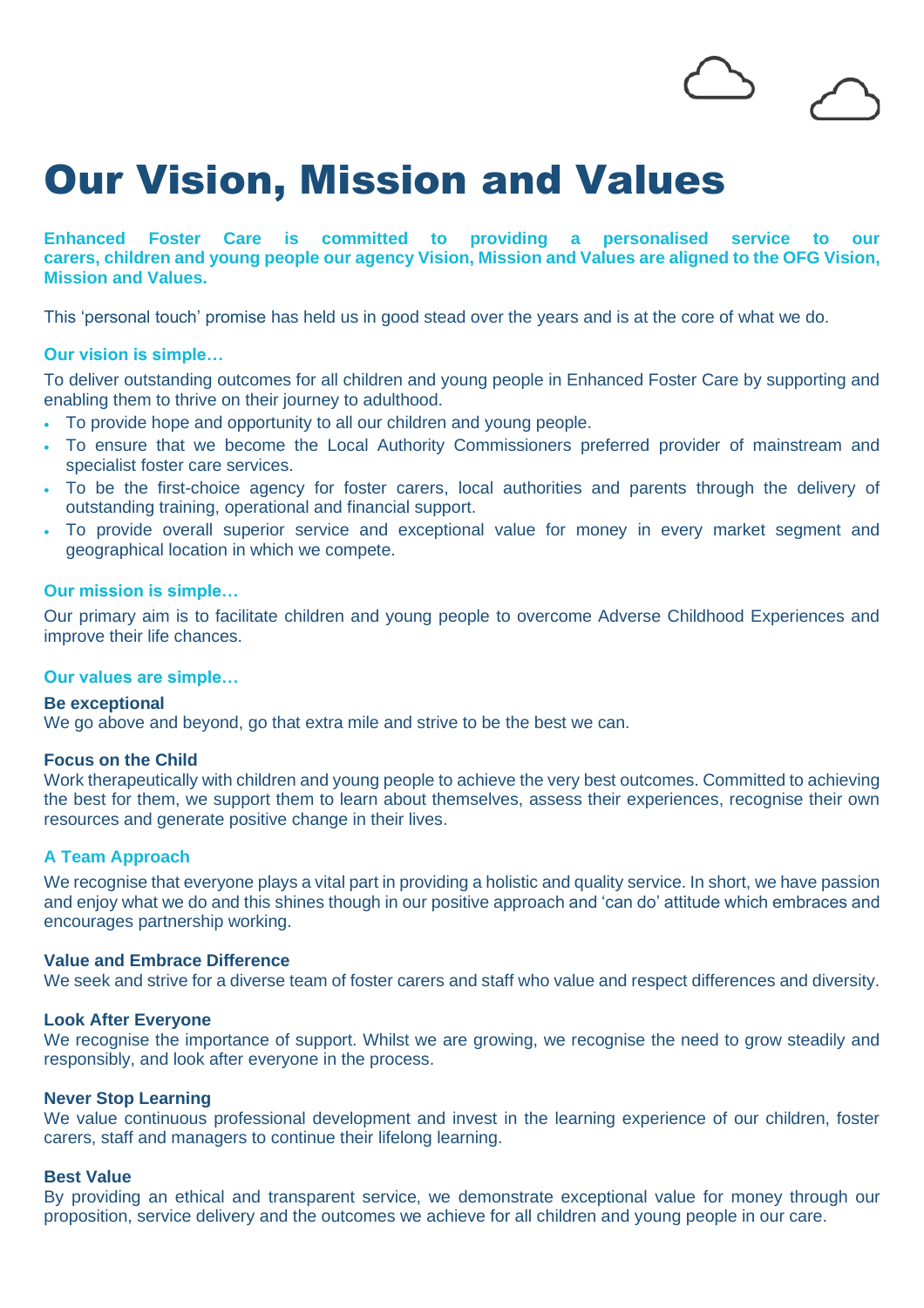

### Commitment to Equality and **Diversity**

At Enhanced Foster Care we recognize the diverse society and communities in which we all live and work. We embrace and celebrate diversity, respect difference and promote equality of opportunity. We aim to recruit staff and carers from all backgrounds to reflect the demographics of the regions in which we operate, and to meet the diverse needs of the fostered children we care for.

We are aware that discrimination, prejudice, unfairness and oppression can exist in every aspect of daily living, including education, employment, health and social care. We are committed to enabling all fostered children, foster parents and their children, and employees to reach their full potential as individuals, unimpeded by discrimination, unfairness or oppressive behaviour within the organisation. At Enhanced Foster Care, we want all fostered children in our care, our foster carers and employees to feel valued and treated equally and fairly. Our goal is to ensure our values are embedded in our day to day working practices with all our stakeholders and service user groups.





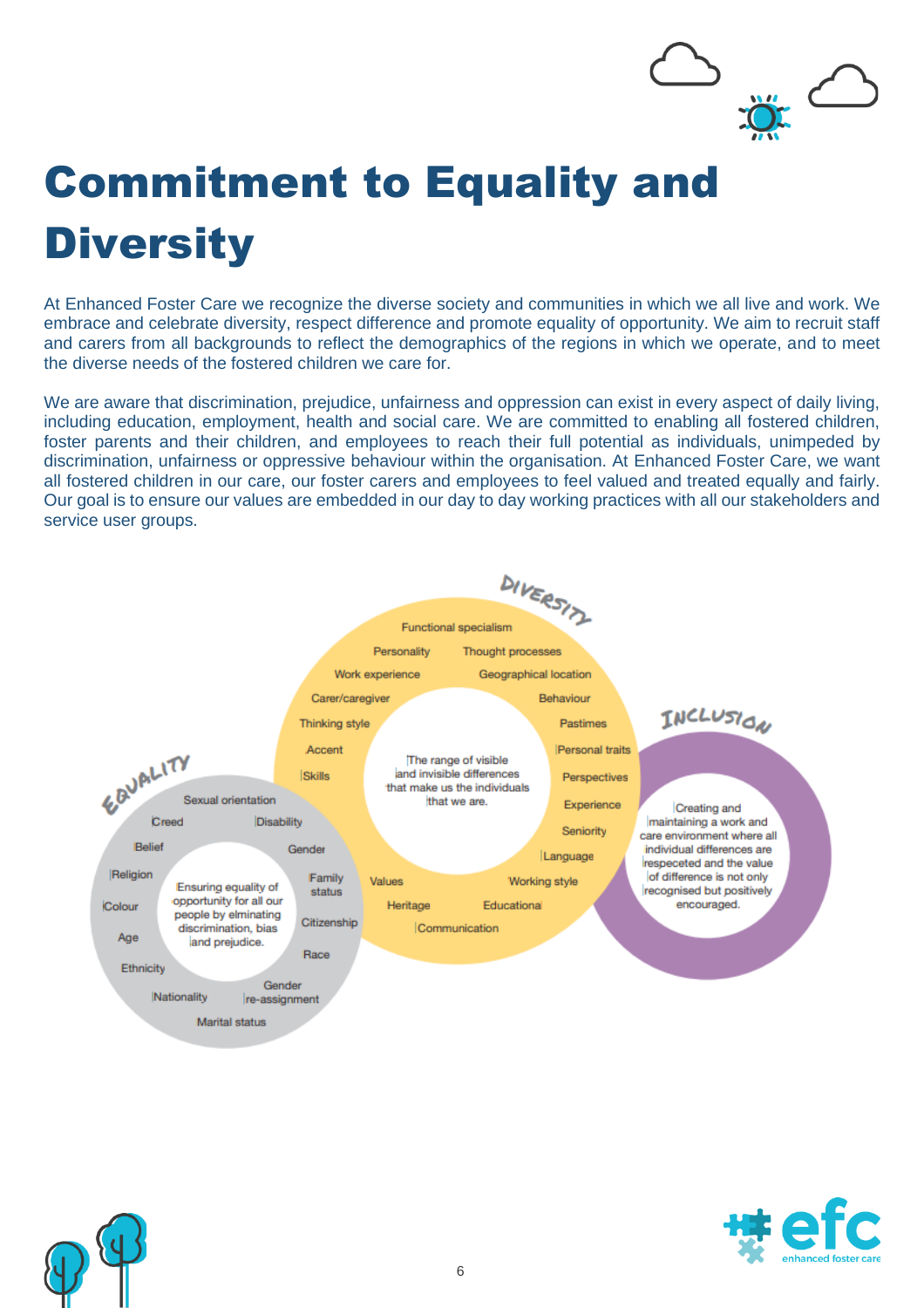### Quality and Standards of Care

**EFC aims to continually improve its services through its robust Quality Standards Framework. We promote a culture of continuous improvement, giving particularly close attention to feedback received in relation to our service.**

**Practice throughout the agency is monitored, measured and reviewed in line with fostering services legislation and achieving best practice. All results are collated and used effectively for future service development.** 

#### **A number of assurance measures are in place to monitor the quality of the fostering service:**

- Strong quality leadership by dynamic and creative practitioner managers.
- Full audits of the agency occur on a regular basis which include home visits to each foster home.
- An independent Chairperson chairs the panel and oversees advice and feedback to the agency.
- The group has a quality assurance team that undertakes internal service reviews of the agency.
- The Senior QA Manager oversees all Schedule 7 notifications to support safeguarding and trends analysis.
- Foster carers' annual reviews are conducted by an Independent Consultant Social Worker.
- Unannounced visits occur between 1-2 times annually.
- Arranged and random health and safety inspection visits occur annually at foster carers' homes.
- The Registered Manager completes announced and unannounced visits to foster homes.
- Regular review meetings with our commissioning partner agencies are welcomed and encouraged.
- The agency submits quarterly reports to the Fostering Safeguarding & Quality Board for oversight by Senior Leadership.

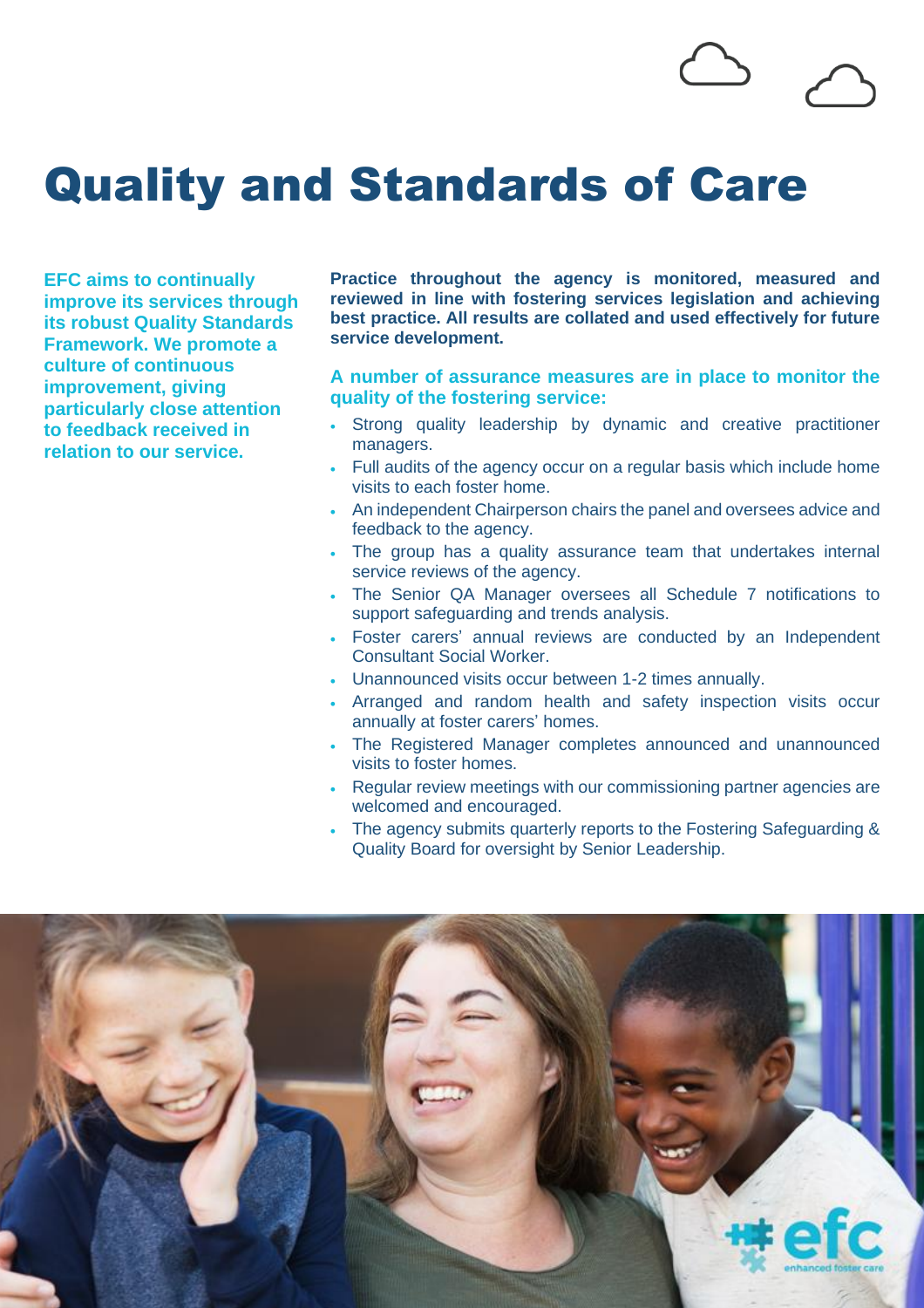

### Our Therapeutic Approach

#### **Enhanced Foster Care provides quality family placements.**

Central to this is the aim that our children and young people are enabled to believe that:

- The world is a safe place.
- They are capable.
- They are loveable and deserving of love.
- Relationships with others are rewarding.
- They can live a full and satisfying life.

Most children placed with Enhanced Foster Care have experienced complex trauma in their early years that requires high levels of support, intervention and understanding.

We recognise that early Adverse Childhood Experiences (ACEs) lead to substantial developmental disruptions and the need to build a solid foundation for understanding a child's response to trauma. Therefore, all our work is underpinned by:

- Attachment theory.
- Trauma theory.
- Child development theory.

A combination of these theories informs our expectations of:

- A child's relational expectation and how this has been influenced by their first experiences of binding or attachment with their care-givers.
- An understanding of the impact of trauma on a child's mind and body development and relationships.
- How a young person might differ from what is considered to be "normal development" of a child's mind and body.

#### **Attachment and Trauma**

Our ethos is heavily influenced by Attachment theory (Bowlby), which describes the enduring connection established between the child and the care-giver in the first several years of life that influences the mind, body, emotions, relationships and values.

As well as providing safety and protection there are several other important functions of attachment, and Attachment theory provides a way of understanding the therapeutic process in re-parenting. We strive to provide a safe, secure, consistent and certain environment that promotes positive relationships and supports the different developmental stages a young person may go through. Using the framework for Attachment can help to understand the obstacles to learning and thereby identifies a pathway to remediation and change.

The application of an attachment-informed model helps our care-giving team to plan and target their care and intervention effectively and to feel empathy for helping children to develop and achieve their potential.

Trauma can impact a child's body, brain, memory, emotions, relationships, learning and behaviour. We understand the growing body of evidence from neurodevelopmental research that shows that a traumatised child's brain actually develops differently than those of emotionally healthy children.

We ensure our foster children are offered experiences that can begin to restore their learning, and that the parenting experience is relevant and helpful to children's progress.



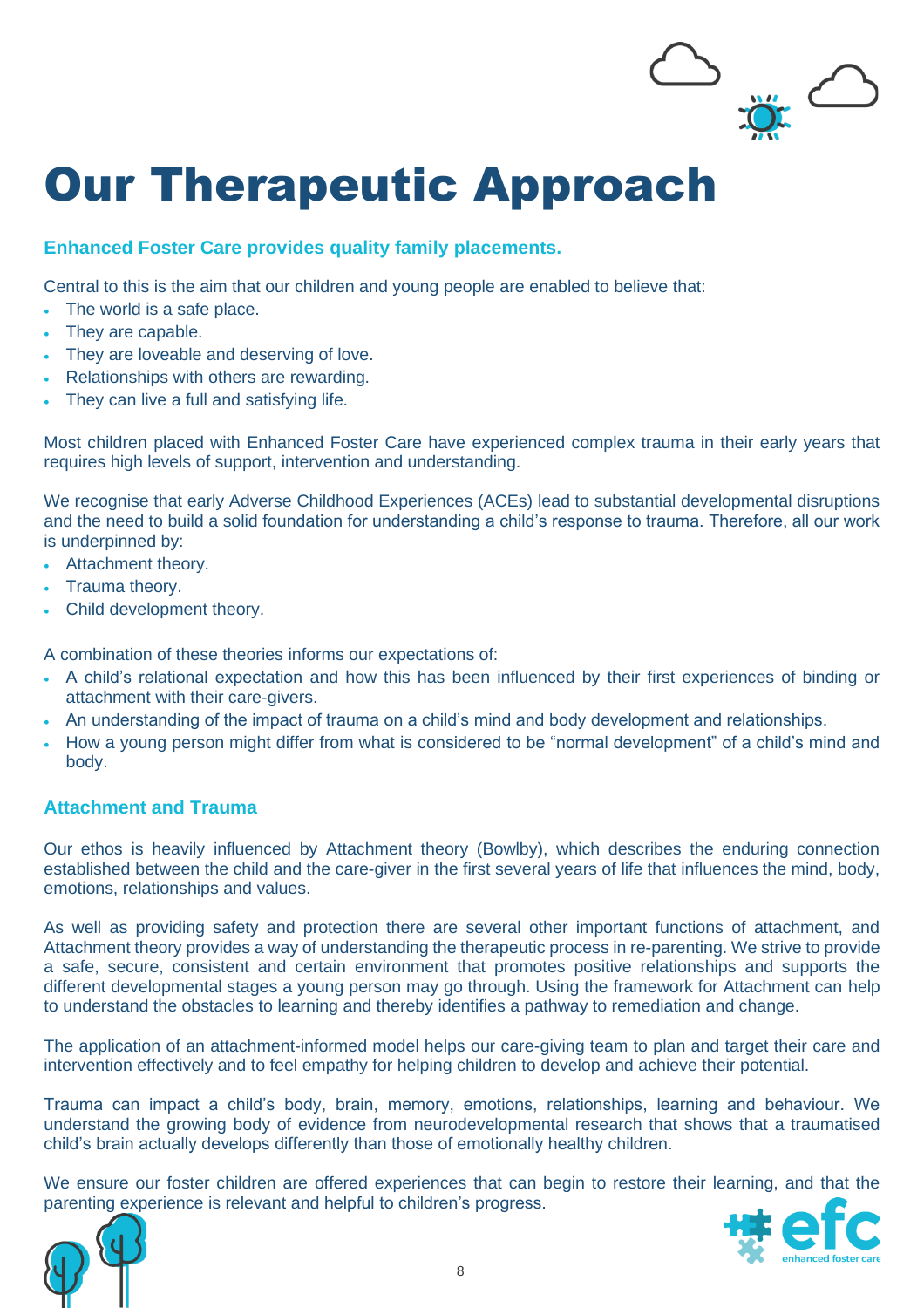### Our Therapeutic Approach

#### **Therapeutic parenting**

We support our foster carers to provide Therapeutic Parenting, the terms used to describe the type of high structure and high nurturing intentional parenting that fosters the feelings of safety so that a traumatised child can begin to heal and attach. We recognise that leaning to parent therapeutically is the single most important thing you can do to help traumatised/attachment-disordered child.

All successful Therapeutic Parenting approached the following key characteristics:

- Focus on Safety actual safety of everyone in the family, as well as "felt safety". Often our traumatised children do not feel safe due to what's happened in their past.
- A care balance of High Structure and High Nurture.
- Attuned parenting therapeutic parents look under the behaviours to what they're communicating. Being playful, curious, and trying to attune to your child are all connected strategies.
- Intentional Parenting being purposeful about what you do and knowing why you are using a specific tool or strategy. Being intentional means having a plan in place and makes it easier to respond to your child and not react to behaviours.
- Keeping a long-term perspective and practicing self-care, as children often don't heal quickly. Therapeutic parents have to be committed to this intense parenting for a long time, and that requires us finding ways to take care of ourselves physically, emotionally and spiritually so we have the energy to give to our children.

#### **The support you can expect**

Fosters carers with Enhanced Foster Care receive exceptional support in achieving our aims, including:

- Comprehensive and relevant training.
- A 'key lead' for all children's therapeutic intervention.
- A multi-disciplinary Clinical Hub.
- Clinical supervision and consultation to foster carers working with therapeutic placements.
- Support from experienced Social Workers training in the therapeutic parenting approaches .
- Clinical oversight of children's plans where appropriate.
- Clinical assessment for children as appropriate.
- Opportunities for family therapy with a member of the Clinical Hub to avoid and minimise placement disruption or breakdown.
- Fun days for all the family.
- Individual therapy for children and young people where appropriate.

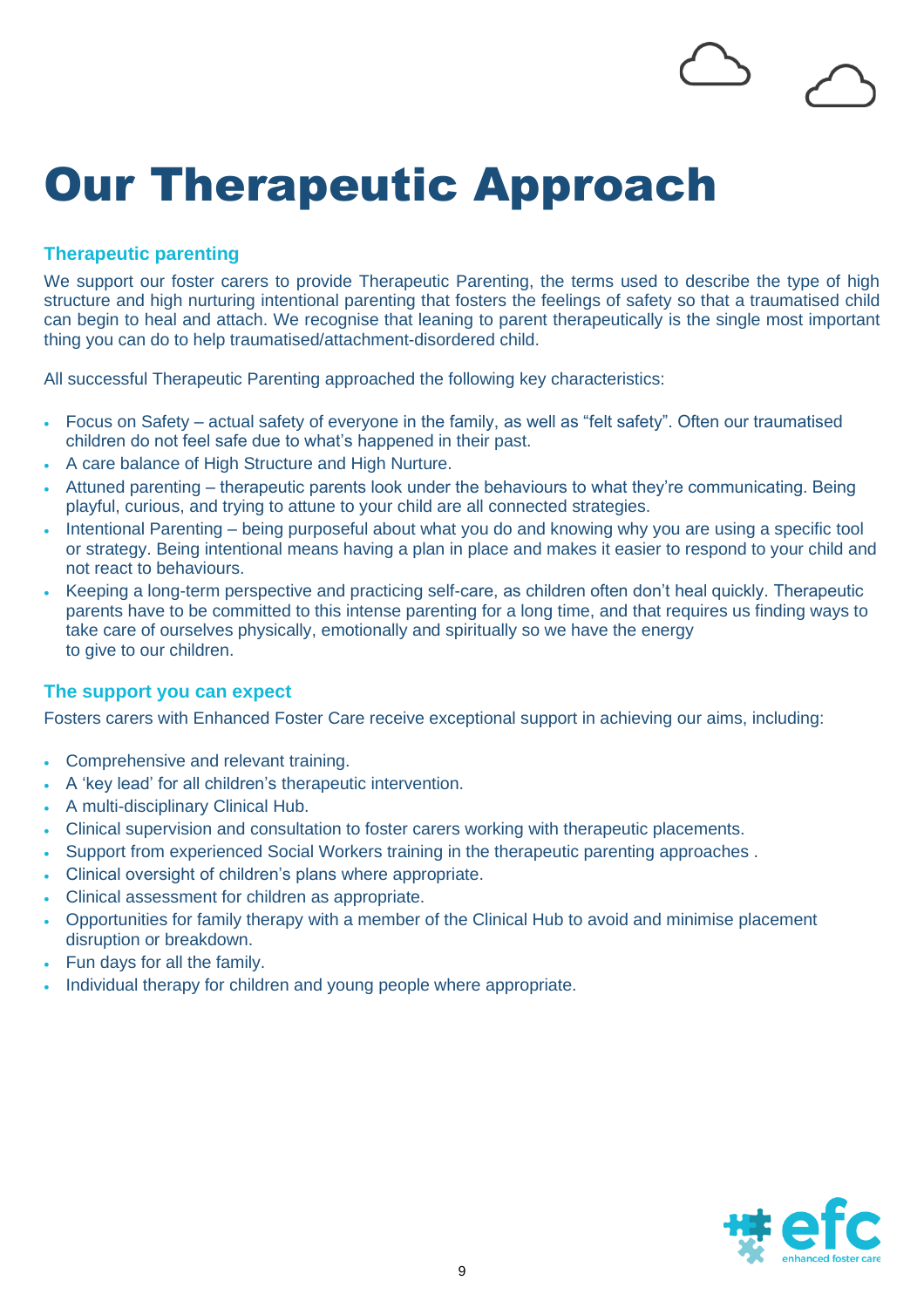

# Status, Constitution, Management Structure & Staff Team

#### **Enhanced Foster Care is a Fostering Agency registered and regulated by Ofsted.**

Enhanced Foster Care was founded in 2007. In 2020 whilst retaining its own registration, Enhanced Foster Care was acquired by National Fostering Group, which is part of the Outcomes First Group (OFG).

The Registered Individual is Catherine Rioda who is also the Regional Director Wales and South West National Fostering Group.

#### **Address:**

National Fostering Group Atria Spa Road **Bolton** BL1 4AG

Office: [01204](tel:01204%20522%20667) 522 667

Email: [crioda@nfa.co.uk](mailto:crioda@nfa.co.uk)

The Registered Manager for EFC is Sarah Battlebury.

Senior Management is made up from within Outcomes First Group, who meet regularly and are responsible for the strategic direction and financial management of the organization, with day-to-day responsibility remaining with the Registered Manager.

Senior management objectives include:

- Strategic vision and direction
- A child-centered culture, values and principles
- Quality assurance
- An annual business plan in-line with children's and service users' needs Developing the service in-line with best practice
- Financial management to ensure best value to local authorities
- Assimilation of new legislation and regulations into practice

The Agency is continually evolving and developing; growing in order to provide a national service whilst providing local offices throughout the UK. Our regional services are integrated into the Agency ethos, procedures and standards. Our national structure and investment enable us to continually develop, innovative, efficient and effective services for the benefit of Local Authorities and the children and young people for whom they are responsible



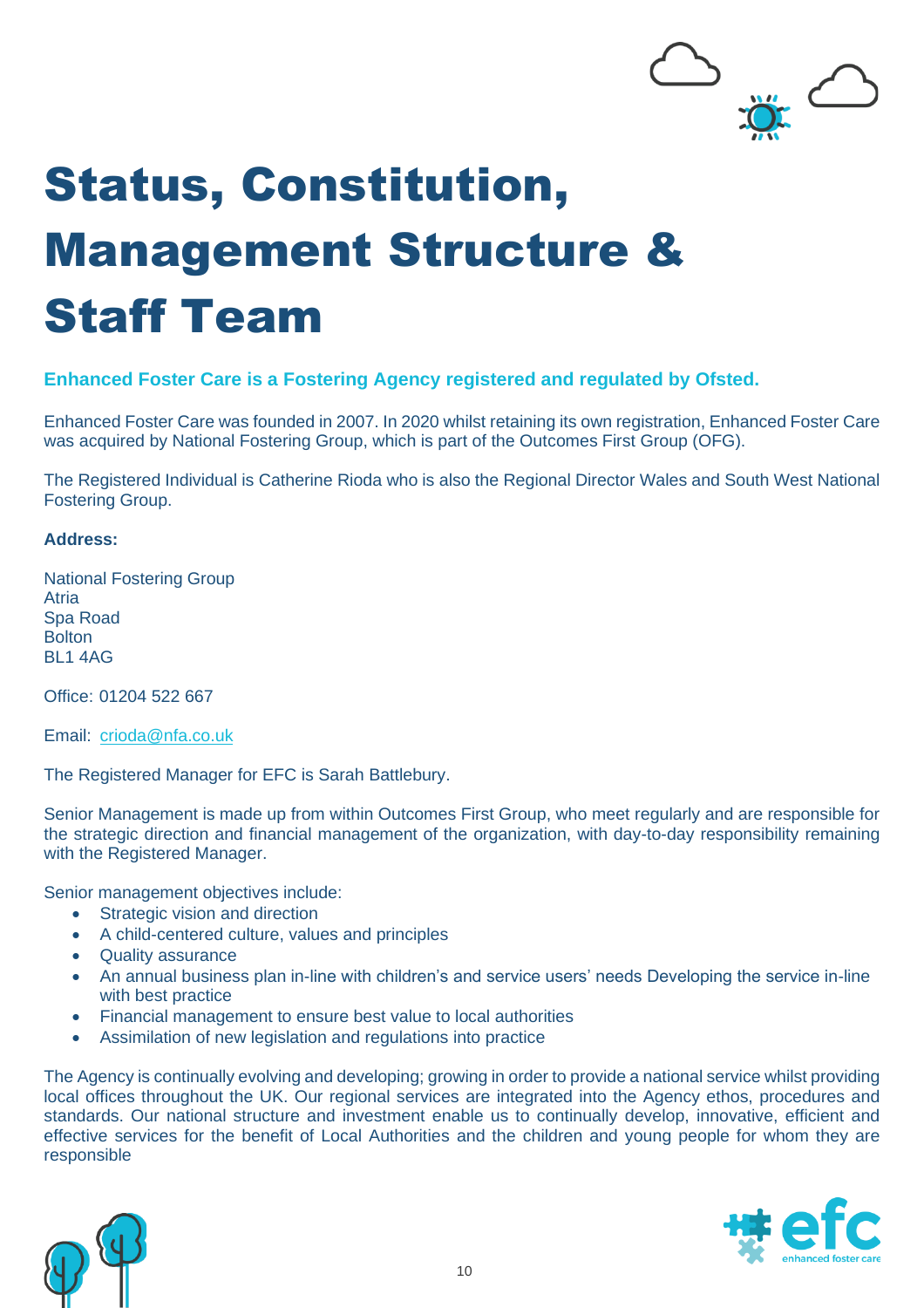## Enhanced Foster Care – Agency and Management Structure

Enhanced Foster Care is part of the National Fostering Group. The National Fostering Group provides fostering across the United Kingdom and Northern Ireland. There are clear defined structures of regional teams and partner agencies.



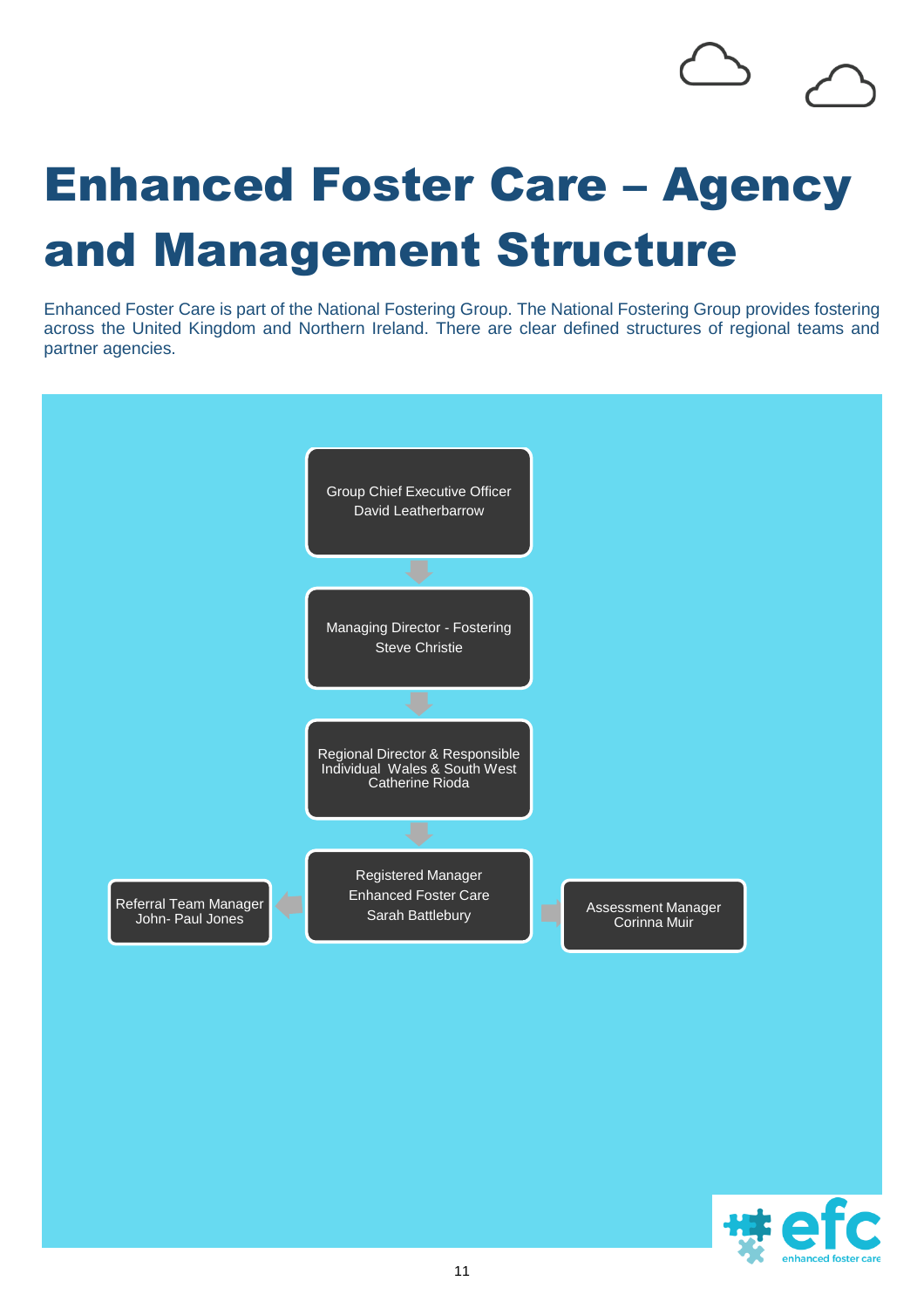

# Enhanced Foster Care Team Structure:

Enhanced Foster Care registered office is based at: Boreham Mill, Bishopstrow, Warminster, Wiltshire, TA20 2HQ.



The Senior Leadership Team is responsible for:

- Ensuring that continuous improvement initiatives are implemented and that day-to-day activities are undertaken in a timely and appropriate manner to the high standards required in providing transforming care to those in our charge
- Ensuring that these activities are in line with the vision and direction set by the board
- Maintaining regular liaison with foster carers and employees to ensure an accurate flow of information in both directions and responsiveness to any change in circumstances
- The Senior Leadership Team is supported by a workforce of appropriately qualified managers, practitioners and support staff within each region, all of whom are committed to a programme of continuous professional development The Senior Leadership Team is committed to even greater evidencing of outcomes as the real measure of the quality we deliver



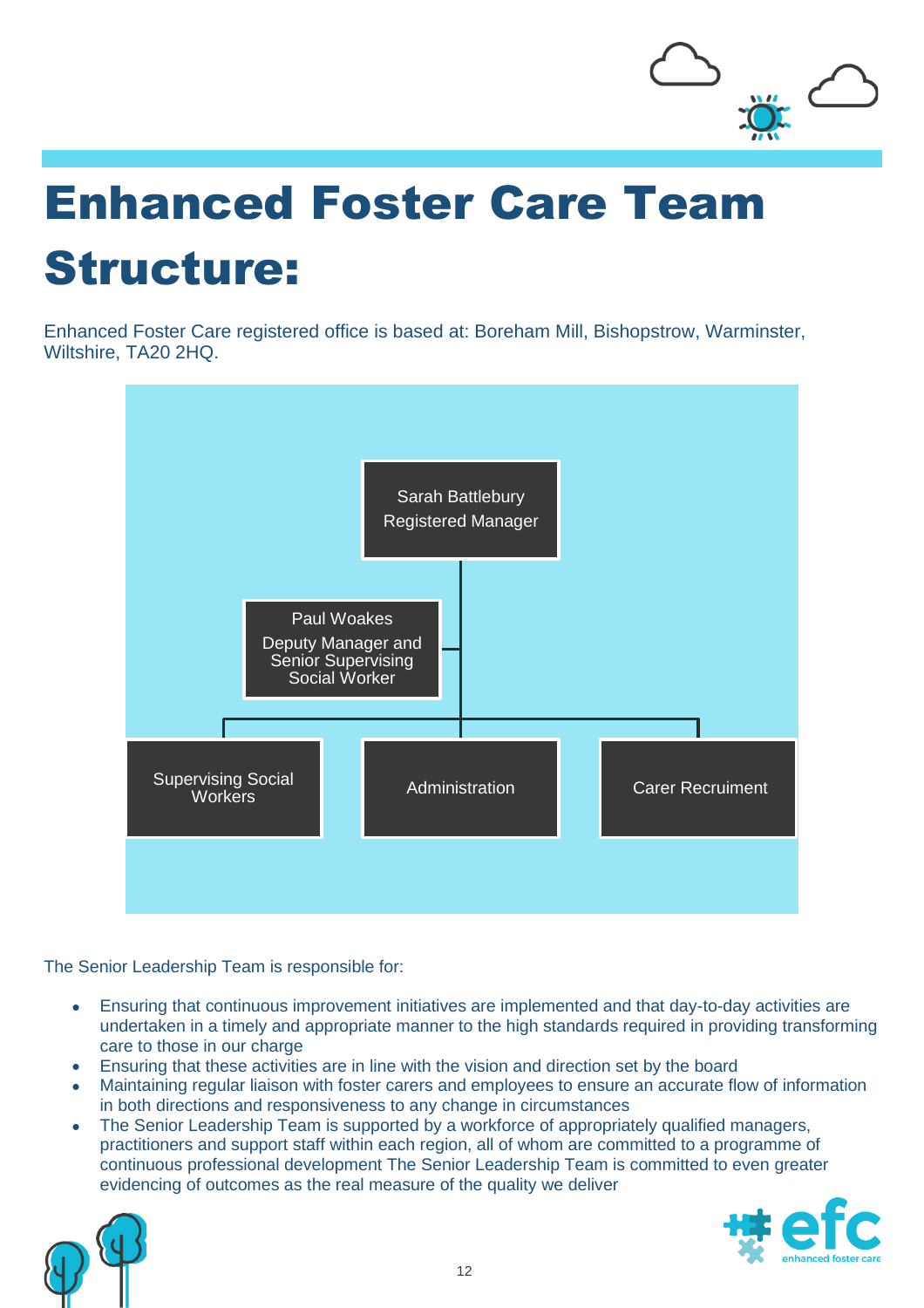### Service Provision

**Enhanced Foster Care offers a range of care settings tailored to the needs of the child or young person and their placing authorities.**

**Enhanced Foster Care provides a differential offering in levels of service provision**

#### **Standard Placements**

Are offered to children with lower level or 'mainstream' identified needs, with no obvious challenging behaviour. Foster carers receive regular support from the Social Work Team.

#### **Enhanced Placements**

Provide an increased level of service to children with additional needs who are placed with foster carers who have the skills to meet their therapeutic or behavioural needs. Social Work Team support is increased and carers are also supported by the Clinical Team.

#### **Complex/Solo Placements**

Provide a service to children with complex needs. Children with such complex needs are often unable to live alongside other children and may require constant individual attention. They require foster carers with a high level of skill and expertise are supported heavily by the Clinical Team.

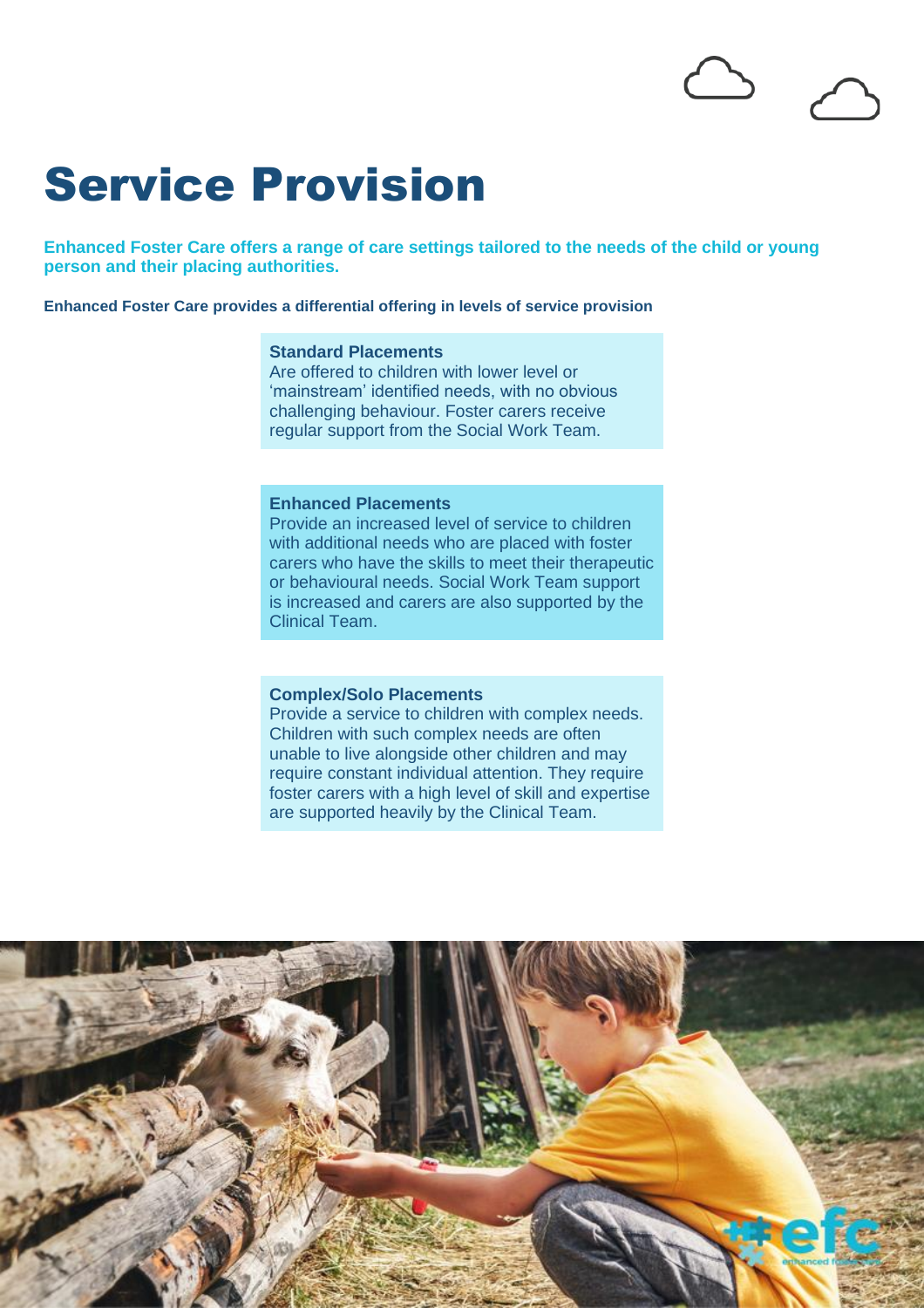

### Service Provision

**Enhanced Foster Care offers the following type of placements:**

**Emergency Placements** are arranged at short notice and allow children to stay for few days to provide them with an immediate place of safety.

**Respite Fostering** allows a child to stay on an occasional basis. This may be as a one-off or on a regular basis to support their birth family or another foster family.

**Short-term Placements** last for days, weeks or even up to two years whilst the best plans for the child's longer-term future are made.

**Long-term Placements** provide children with a long-term home where they can remain until adulthood and can live independently, often offering them a sense of permanence.

**Staying Put placements** are for young people who need additional assistance with the transition to independent living and want to remain living within their foster family.

**Sibling Placements** are placements where siblings live together or where they are placed separately in two of our families with us facilitating contact between the siblings.

**Step-Down Placements** (Bridge to Foster) are a therapeutic service, whereby children and young people placed in residential care are supported to move to an identified foster family through a specialist approach of introductions. specialist service and enabled children to access family environments not previously felt available.



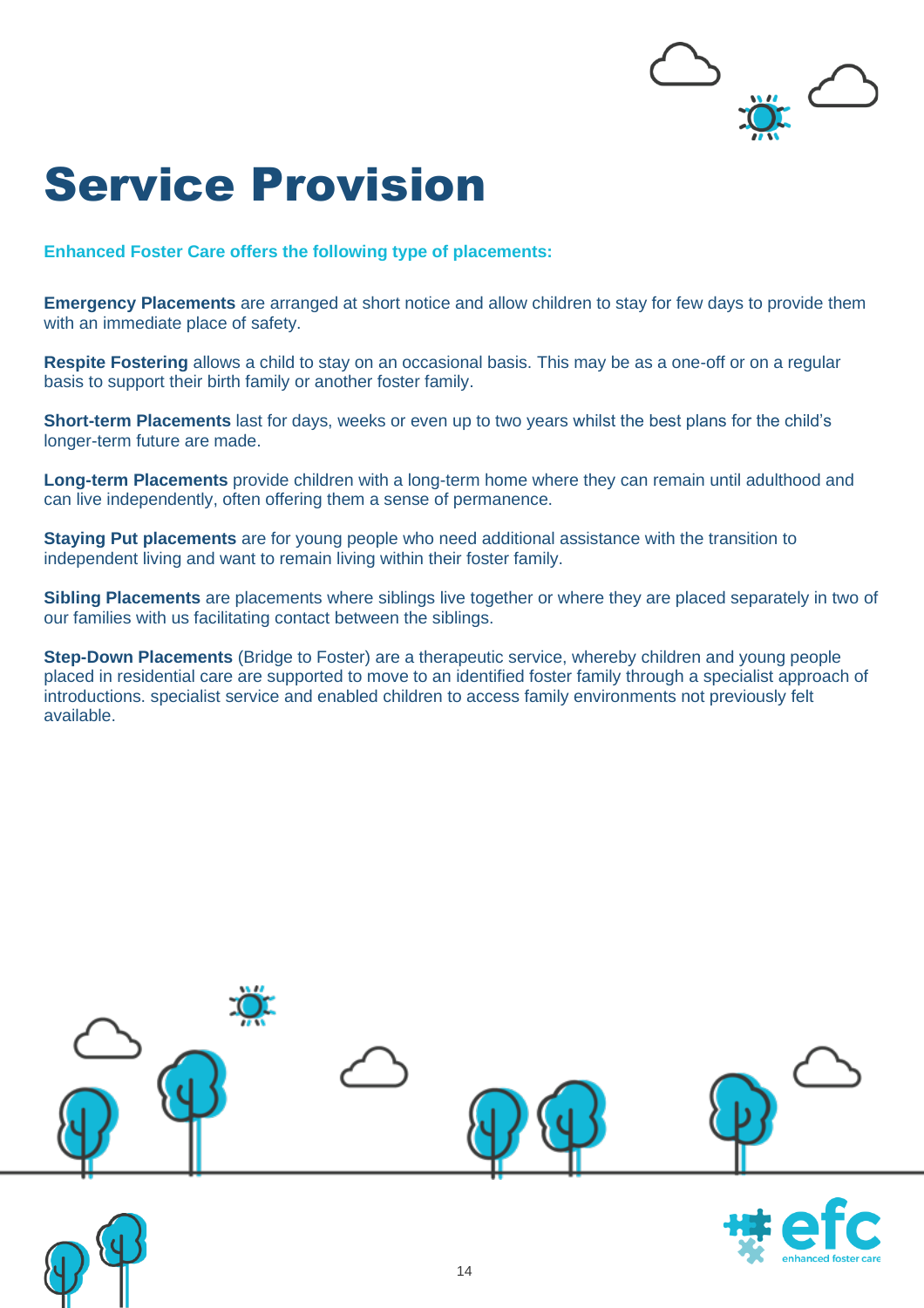### Referrals and Matching

**We work incredibly hard to carefully match the identified needs of children and young people with our carers, believing that a quality match is at the cornerstone of foster care. Our dedicated and skilled Referral Hub is on hand to assist local authorities and carers in finding the best possible match.** 

The matching process we believe begins with considering the child's needs and we do this as follows:

- Placing focus on the child's Educational arrangements
- Understanding and exploring the child's history
- Evaluating and considering the child's history, current attributes and future goals.
- Gathering knowledge around the child's health, both physical and emotional.
- Developing an awareness around the child's identity/culture/race/religion and discussing the child's contact arrangements and the impact these have

The matching process then considers the foster carers abilities to meet those needs, and does this by exploring the following:

- Carers individual experiences, skills and knowledge
- Their location and current accommodation commitments, such as any other children in placement
- Foster carers own children and pets
- Foster carers availability both emotionally and practically
- Any deficit identified in the matching process is explored with the aim that these can be addressed through either specific support or training for the foster carer or a referral to a specialist consultant to oversee the placement.



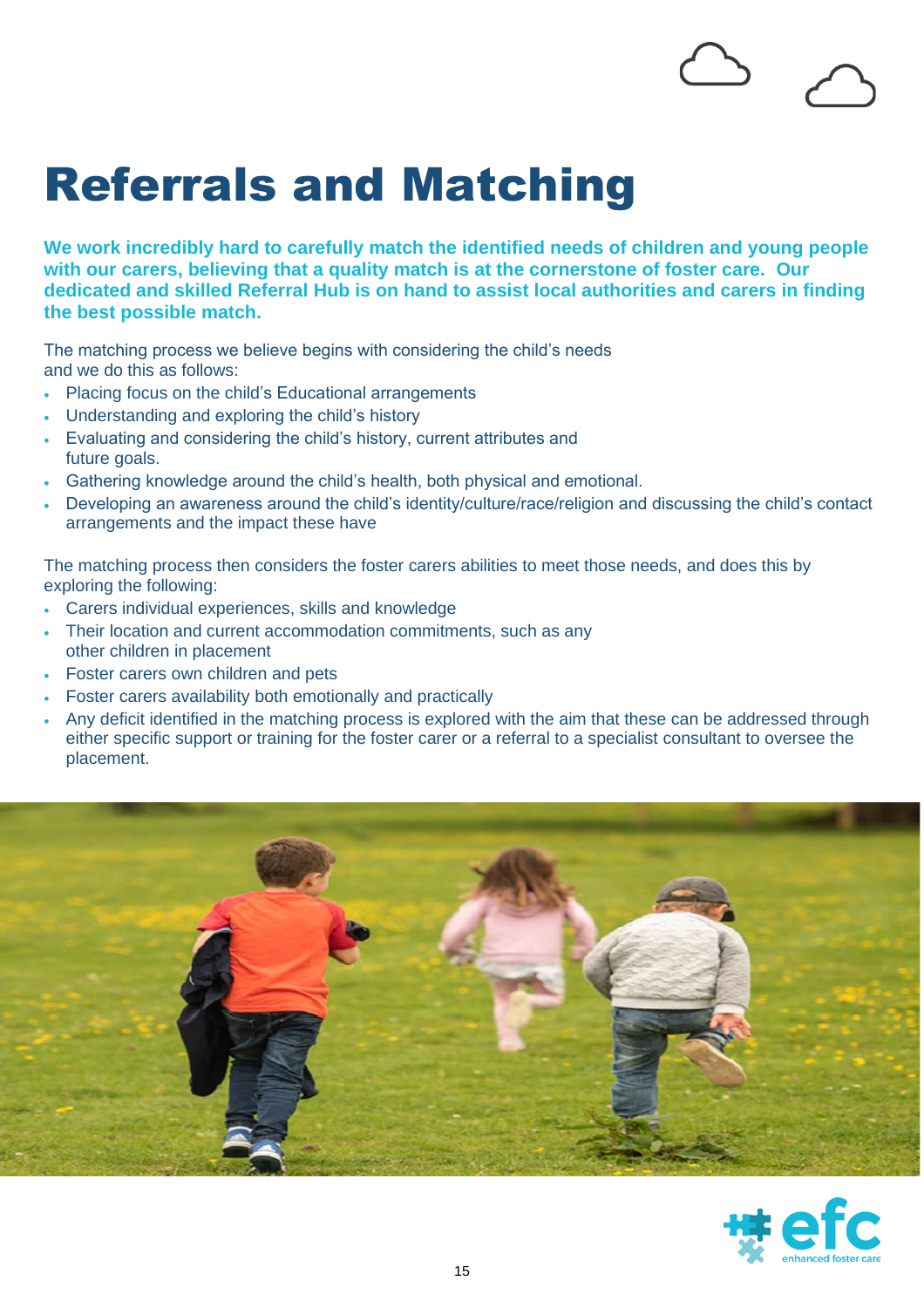

# National Fostering Group Children's Pledge



As an agency of the National Fostering Group, EFC is fully committed to the Group's Children's Pledge.



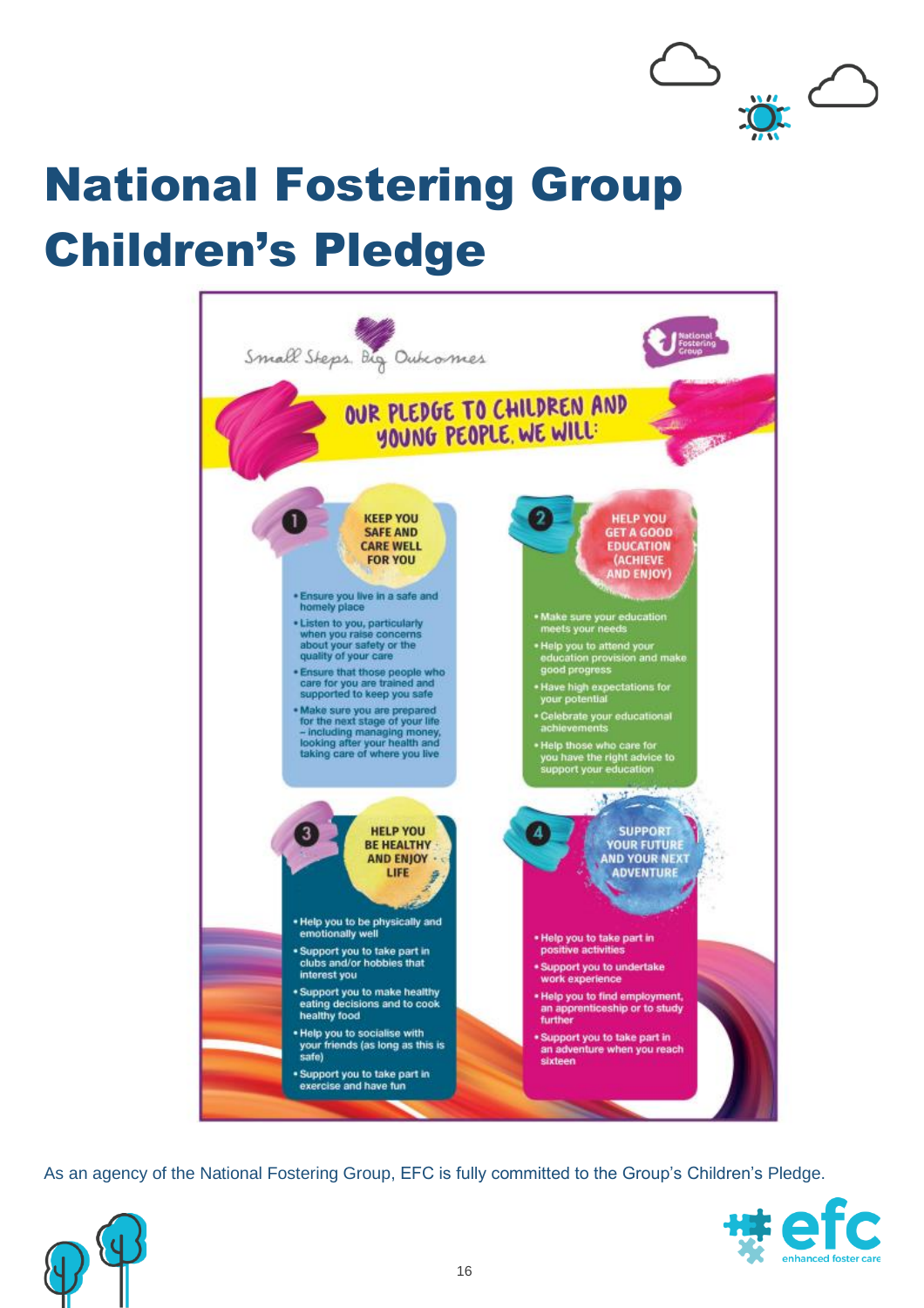# Children's and Young People's Rights

The ethos and philosophy at Enhanced Foster Care is to enable children and young people to better understand themselves and their situations, to acquire more effective ways of dealing with situations and to facilitate their overall development. By doing this, we provide information and resources to children and young people, focus on their own strengths and intrinsic protection systems and facilitate positive change.

Central within this child centred approach and ethos, is a focus on children and young people's rights. In doing so, we encompass the work of the following:

#### **The Children's Commissioner**

The Children's Commissioner has the responsibility for speaking out on children's rights and providing them with 'a voice'. Enhanced Foster Care ensures that the latest initiatives produced by the Children's Commissioner are embedded within service developments – see [www.childrenscommissioner.gov.uk](http://www.childrenscommissioner.gov.uk/)

#### **UN Convention of the Rights of the Child**

Compiled by UNICEF, the UN Convention on the Rights of the Child provides provision and principles on the treatment, rights and opportunities for all children and young people.

Enhanced Foster Care believes that all our children and young people should:

- Have a right to life
- Have a right that adult in making decision, do the best for the child
- Have a right to learn about their rights and to be consulted and give an opinion on decision that affect them, that is taken seriously
- Have a right to privacy and confidentiality within reasonable limits
- Have a right to protection from all forms of abuse including sexual exploitation, violence and neglect
- Have a right not to be separated from their family unless that is absolutely for their own good
- Have a right to special protection where they do not live with their own family
- Have a right to an education
- Have a right to meet and make friends and a right to play
- Have a right to develop their own sense of identity and enjoy their own culture, religion and language.

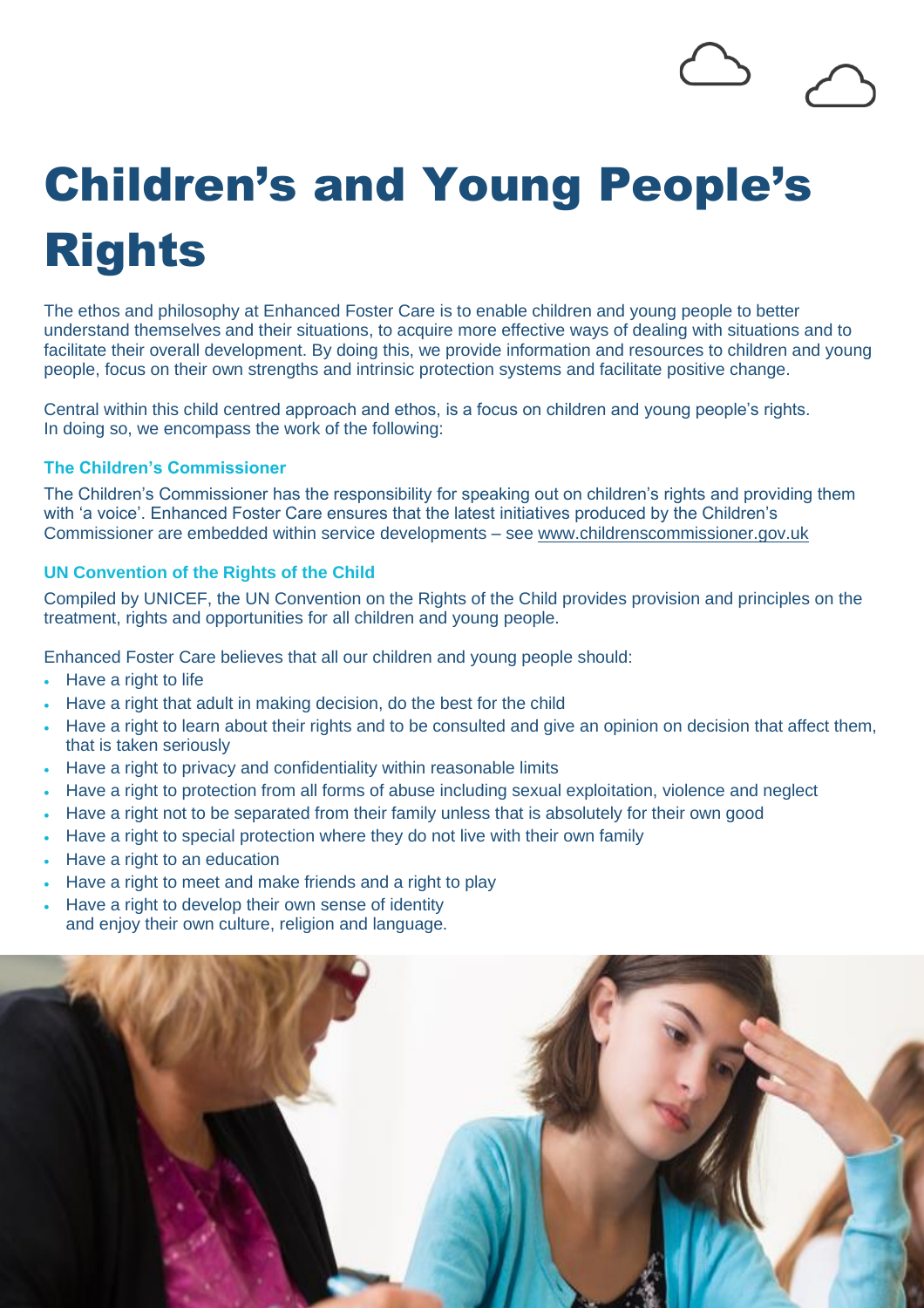

# Supporting Carers to Care for Children and Young People

**The support and management of foster carers is given primary importance within Enhanced Foster Care. All foster families are allocated a qualified and suitably experienced Supervising Social Worker.** 

**It is this close working relationship, backed up by the wider management team that ensures quality family placements are provided, where children's welfare is paramount.**

#### **Visits**

Our foster families are visited a minimum of once a month by their Supervising Social Worker. This is a planned opportunity to discuss the day-to-day needs of foster children and their progress, or any difficulties being experienced. Foster carer support and training needs are also discussed and any support outside of these visits occurs via weekly telephone calls and emails.

Foster families are visited between 1-2 times per year on an unannounced basis to assess the quality of care provided. Random health and safety inspections may also occur at foster carer's homes to ensure the standard of accommodation on offer is of the highest quality and levels of safety.

The sons and daughters of foster carers and other members of the household are consulted with on a regular basis with their views recorded in the annual reviews for foster carers. Birth children are also invited to join our social events.

#### **Annual Reviews**

Supervising Social Workers prepare an annual report on the progress made by the family in fostering. Views from a wide range of people are collated, including the views of the foster child and the sons/daughters of the foster carer. All first-year reviews, significant changes, standards of care, and serious complaints are represented to the panel as a matter of course and to ensure due-diligence and best practice.

In the best interests of independence and impartiality an independent Consultant Social Worker conducts all foster carers annual reviews

#### **Foster Carers l Forums and Support Groups**

There are formal regular support groups provided to families:

- Support in developing a therapeutic parenting approach
- Support in managing complex and challenging behaviour
- A sense of inclusion and togetherness, strengthening peer relations
- Increased knowledge and learning opportunities
- Access to specialist knowledge in how best to support individual needs.
- Opportunity to provide direct feedback about the agency, the team and any advances being made.

The Registered Manager and Supervising Social Workers always drop in to either the start or the end of any forum as we believe this assists in supporting partnership working and a stronger sense of togetherness.



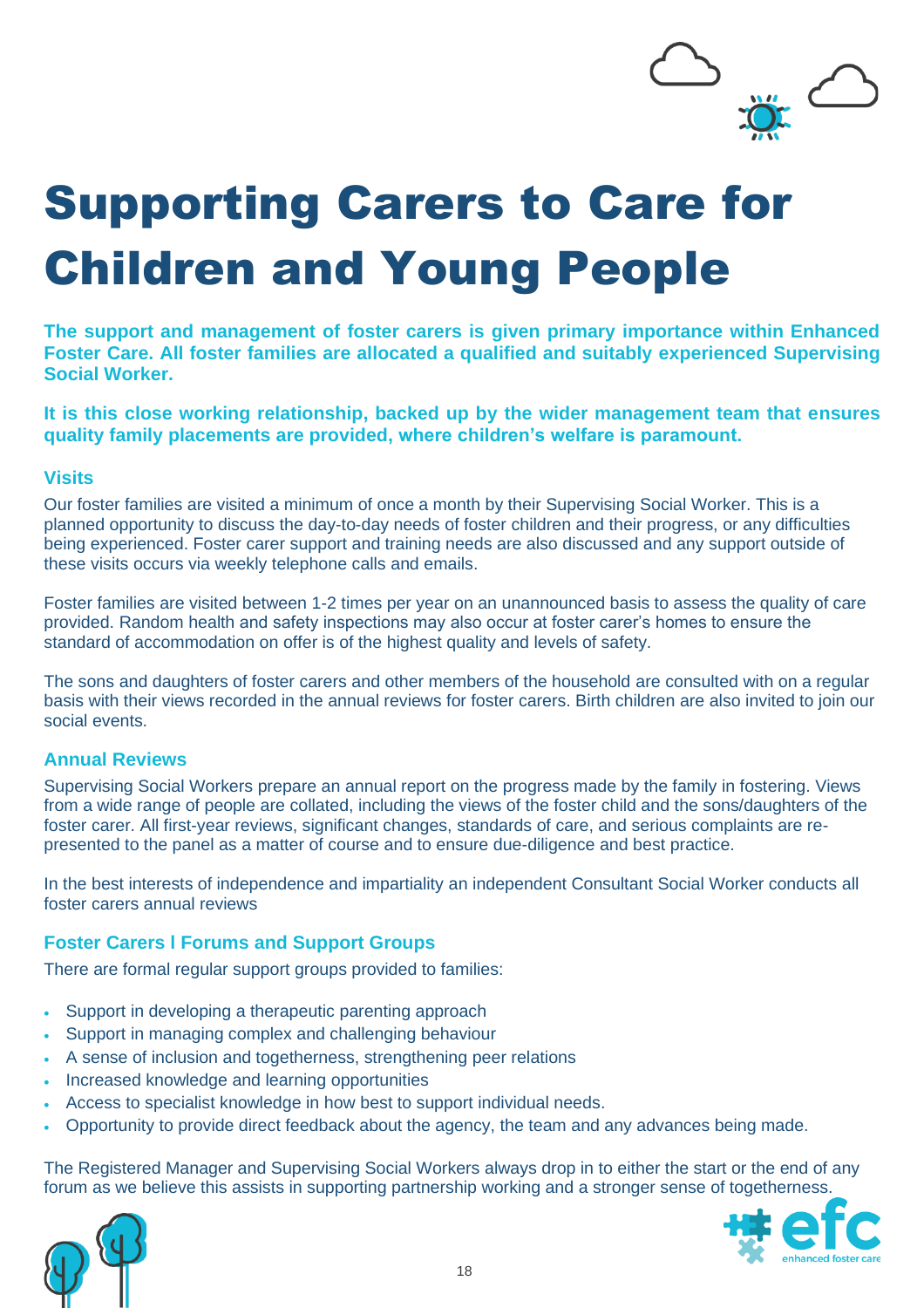## Supporting Carers to Care for Children and Young People

#### **Out of Hours Support**

We believe that everyone at Enhanced Foster Care has the right to feel safe, secure and supported at all times. Foster Carers within EFC will receive the support and supervision they need in order to care properly for the children and young people placed with them.

An on-call system is in place to support the children/young people, Foster Carer's and staff outside of normal office hours and is available every evening, weekends and Bank Holidays. This is operated by a supervising social worker and manager.

#### **Respite, Back-Up Carers and Child-Sitting Service**

Our carers benefit from access to an established respite system where other carers provide support to enable main foster carers to have a break if needed.

We also support foster families by helping them identify members of their own family or close friends who are appropriately checked and assessed to provide occasional 'child-sitting'. Where appropriate, 'back-up' carers are identified within a foster carers own family who are themselves assessed to care for the foster child for a temporary period, thereby minimising disruption for the foster child going to a respite carer.

#### **Social Events**

From the Easter Bunny BBQ to the Christmas Party, Foster Carers and social workers are encouraged to be part of the Enhanced Foster Care family and meet up on a regular basis as a collective and larger group. These events provide a real sense of togetherness and allow everyone to have some fun!

#### **Insurance and Membership**

Enhanced Foster Care foster carers are covered by a robust, specifically designed, insurance policy that insures them against the liability of personal injury and damage in their home. Enhanced Foster Care also pays for the foster carers' membership with The Fostering Network which offers them:

- Legal protection insurance and legal advice for foster carers.
- Subscription to the Fostering Network magazine 'Foster Care'.
- Access to support, advice and information on fostering issues.
- Special member's prices for publications and training courses.

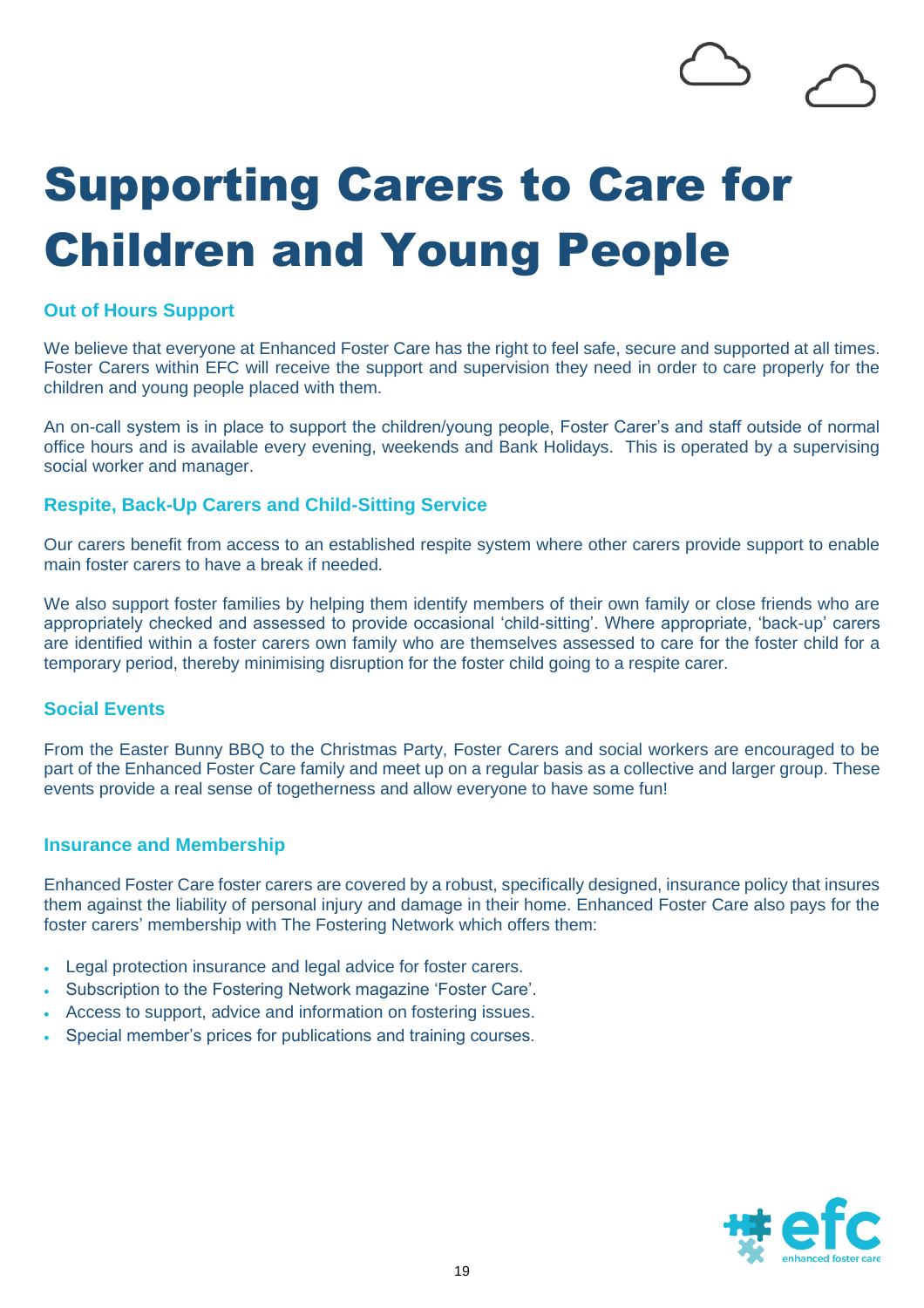

# Recruitment, Assessment and Approval

#### **Recruitment**

Enhanced Foster Care is committed to recruiting a diverse range of foster carers who can meet and match the needs of our children and young people. The agency recruits individuals and families from different ethnic, cultural, religious and socio-economic backgrounds and from all areas of the regions in which we operate who can bring a variety of skill, knowledge and experiences to the fostering task.

#### **All applicants must:**

- Have a spare room
- Be over 21 years of age
- Be able to provide transport for children e.g. school, contact
- Be able to keep detailed records relating to children placed
- Be able to attend all relevant meetings
- Actively promote equality, diversity and inclusion
- Have some IT skills

#### **Initial Visits**

Following the Initial Enquiry Screening Call, the Initial Visit (IV) will be arranged to take place at the prospective applicant's home by a suitably qualified and skilled member of the team. This provides an opportunity for the agency to share more detailed information with prospective carers around the realities of fostering, to answer any of their questions, and to view and assess the accommodation.

The discussion will include exploration of skills, knowledge and motivation to foster, and any practical requirements. Following the visit, a report is completed by the visiting worker. All IV reports are reviewed by a Manager, and outcomes shared with the prospective applicant, at which point an application to be assessed as a foster parent could be invited.

#### Tra**nsferring Carers**

Enhanced Foster Care recognises that foster parents have choices and that in some instances decisions are made to move between approving agencies. In these circumstances the Fostering Protocols are followed, and the agency work closely with responsible Local Authorities to ensure that the care experiences of any children in placement are not detrimentally affected by the transfer. It is not uncommon for fostered children to remain with their foster parents following an agency transfer.



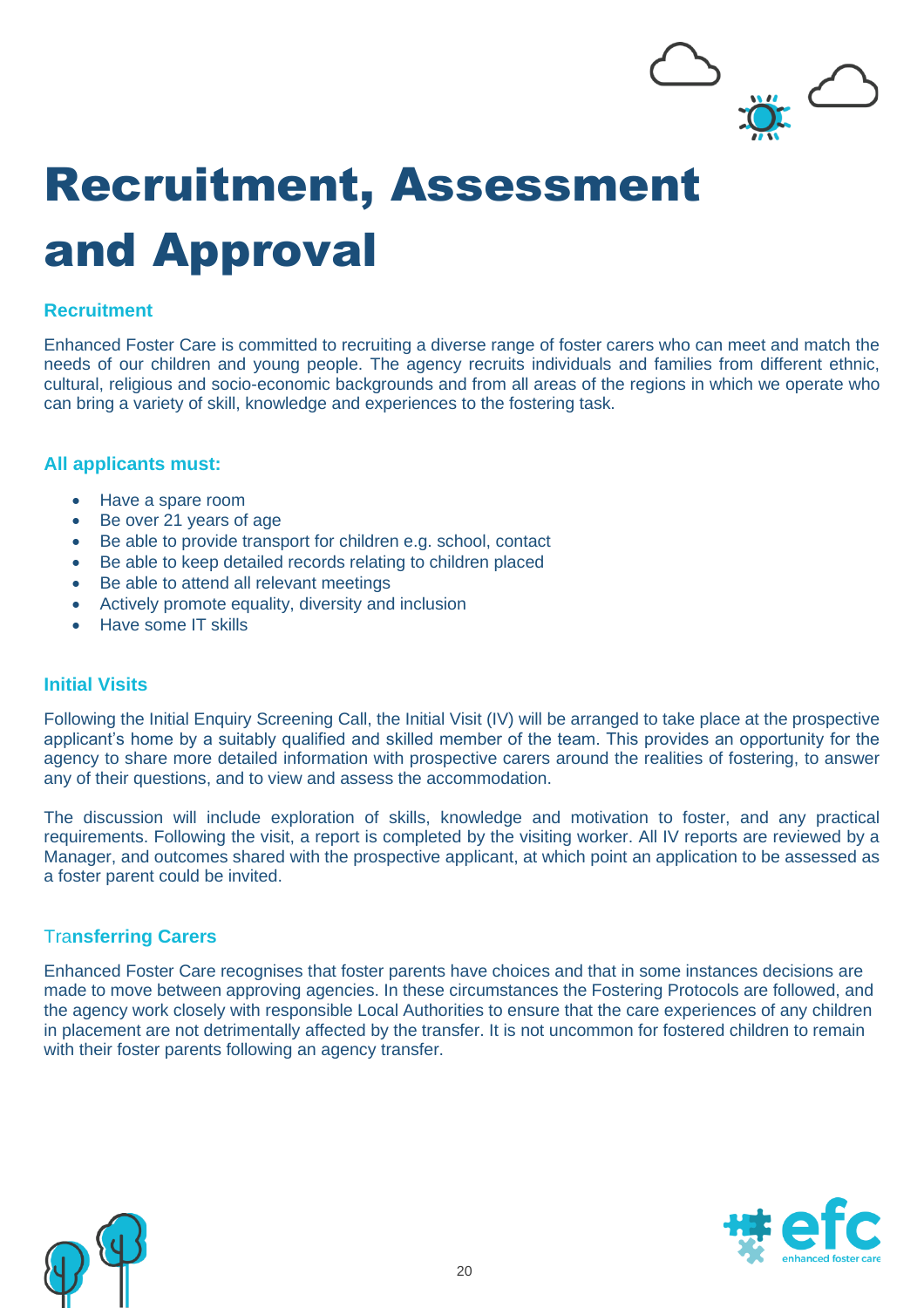# Recruitment, Assessment and Approval

#### **Assessment Process**

All fostering assessments are based on the BAAF Form F, completed by qualified, registered social workers, and undertaken in accordance with relevant legislation, guidance and policy. The 2-stage assessment process (Stage 1 & 2) is expected to take a maximum of 6 months.

The assessment includes completion of a number of relevant statutory checks and references including: DBS, Local Authority Checks, Medical, Ex-Partner References, Personal References (x3), Employer References, Health & Safety checks and Letting Agent consent etc. The assessor will also agree a schedule of visits to complete the assessment in a timely, focused manner.

The Applicants will be invited to undertake Skills to Foster Training, delivered by in-house trainers, and this feedback will form part of the assessment process. The assessment is comprehensive and evidence based, producing a report that covers individual profiles, past and present relationships/ partnerships, support networks, interviews with children and adult members of the household, lifestyle, parenting capacity and experience, valuing diversity.

The report will make recommendations on the terms of approval e.g. number of children, age range, placement types, and will be presented to the agency Fostering Panel. The applicants will also be required to complete a Safe Care Policy, Fire Evacuation Plan and Carer Profile.

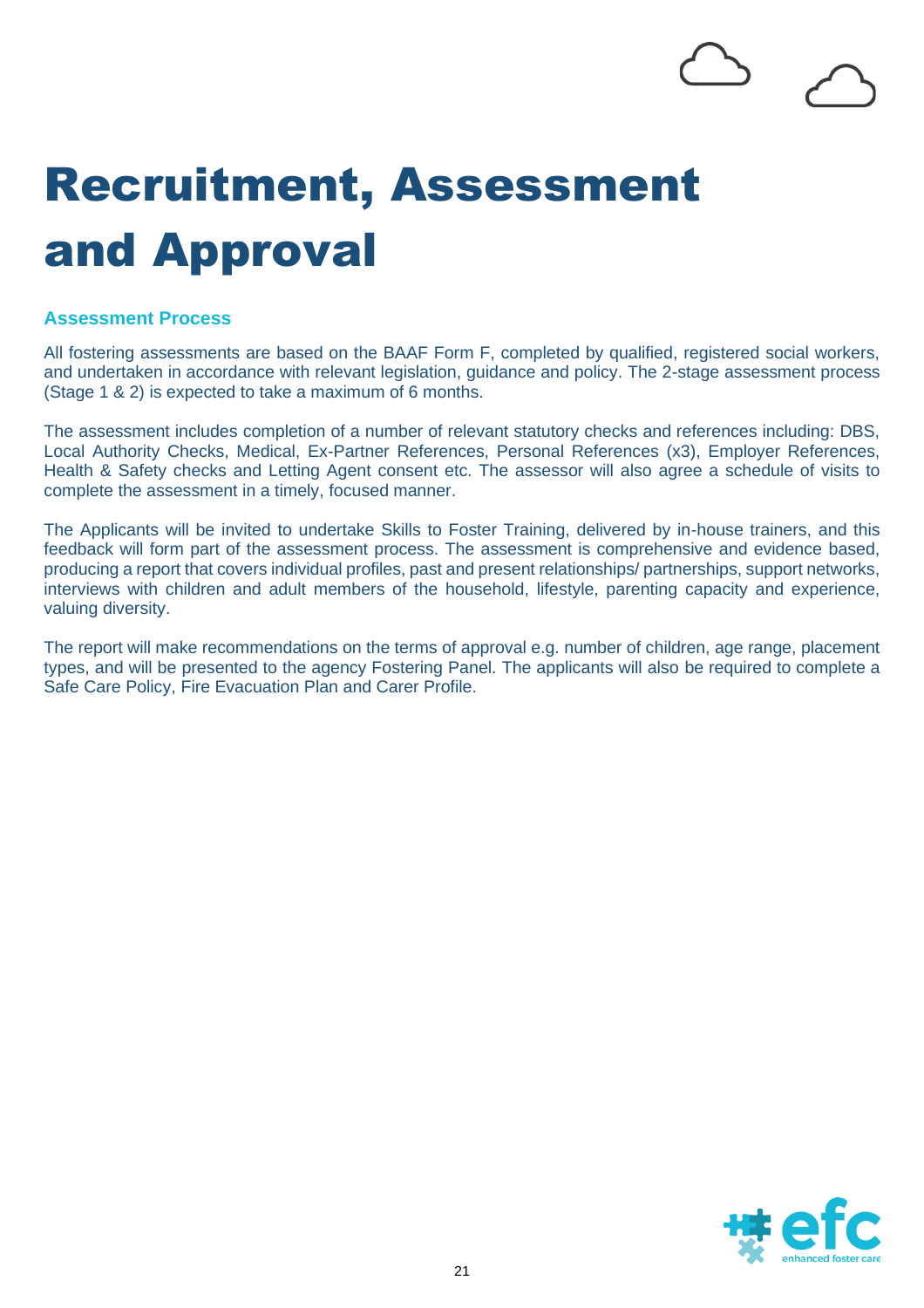

### Fostering Panel and Approval

The completed Form F assessment will be presented to Enhanced Foster Care's fostering Panel. The prospective foster carers will be expected to attend the panel. The panel will make recommendations about the approval of applicants. The Agency Decision Maker will approve the recommendations on behalf of the service.

Enhanced Foster Care has a fostering panel made up of agency representatives and independent members of its Central List who have a range of experience and expertise in childcare, the needs of looked after children and fostering best practice.

The function of the panel considers all applications from prospective foster carers.

The panel considers and makes recommendation on:

- BAAF Form F assessment for approvals or re-assessments
- Annual reviews (where required)
- De-registrations
- Whether terms of approval remain appropriate.

Comprehensive minutes are compiled and recorded of all panel meetings and panel members are subject to formal annual reviews and attend annual training.

#### Quality Assurance Function

The panel provides a quality assurance feedback function to the agency both in terms of quality of assessment, but also on practice issues and broader development issues.

An annual report is compiled in respect of panel activity and a panel guide and resume are available on request.



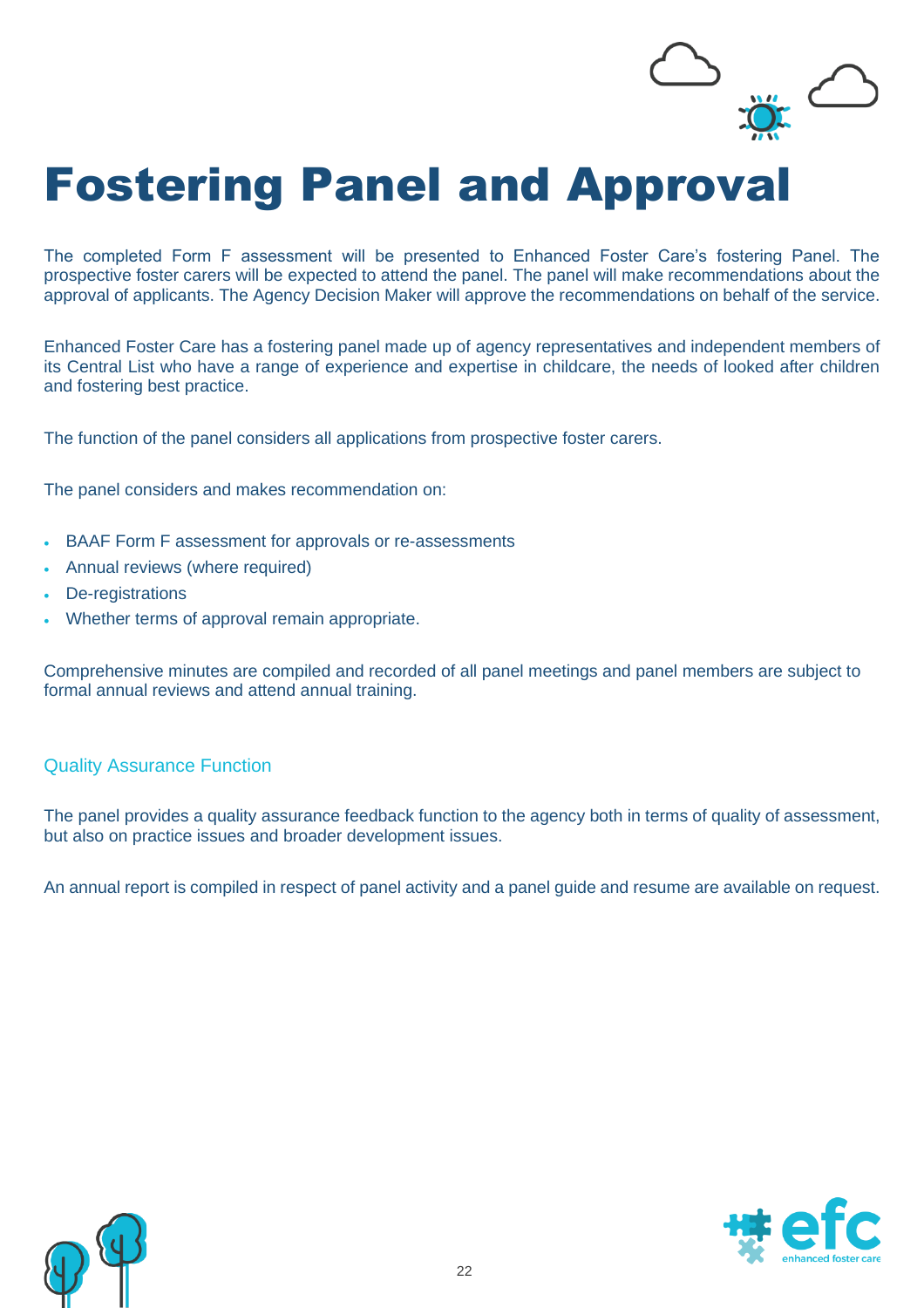### Statistics and Outcomes

**Enhanced Foster Care has a growing and vibrant foster carer population that has enjoyed periods of consolidated growth and successful recruitment campaigns in the South and South West.**

Our statistics and successes in 2020/2021 speak for themselves…

**73%** of our children and young people have been cared for by Enhanced Foster Care for between 1 and 8 years. **35%** are girls and 65% are boys.

Enhanced Foster Care continues to provide family placements in line with the local authority's greatest needs:

**32%** Aged 5-10 **42%** Aged 11-15 **24%** Aged 16-18 **4%** Aged 18+

**93%** of our carers have been fostering with us for two to six years

**82%** of our carers have had therapeutic parenting training

**12** local authorities continually commission placements from Enhanced Foster Care as a preferred provider of choice.

**100%** of our children and young people attend education.

**100%** of our foster children have their own, personalised bedroom.

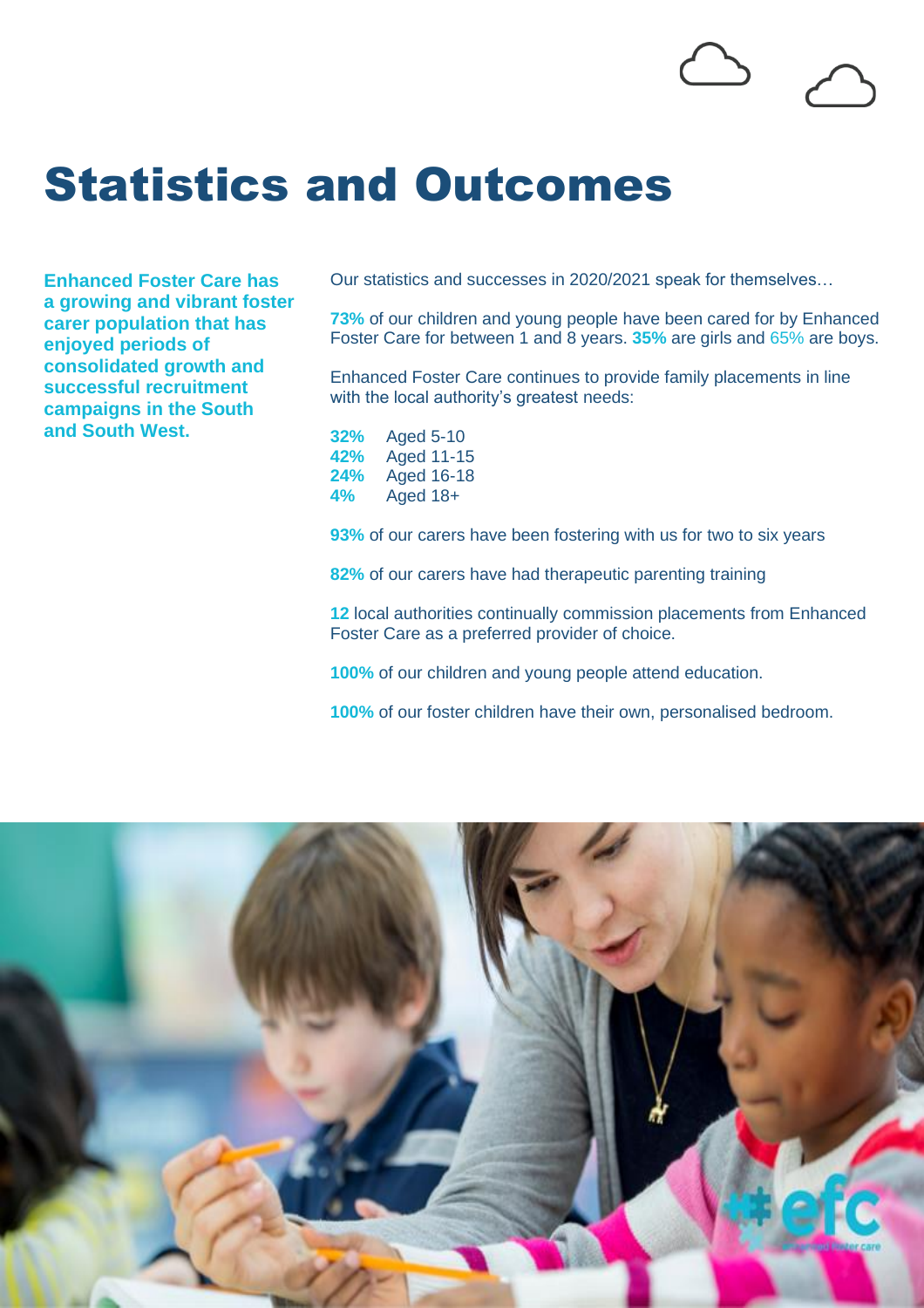

#### **(Head Teacher)**

**"She is in the best placement possible and they have been great for her. I understand she is thriving under their care and is feeling more secure now. She knows she won't be moving again and her happiness is of upmost importance."**

#### **(Parent)**

**"I receive an excellent level of communication from Enhanced Foster Care."**

**(Local Authority Social Worker)**

**"They are very respectful of our son as a person within their family. They are very good with boundaries. Also academically he had flourished and is doing well."**

#### **(Adoptive parents)**

**"It feels like a warm and nurturing environment for my son to be staying – thank you to all."**

#### **(Parent)**

**"I have found these carers to be excellent carers for this child. They are warm, intuitive and both have an excellent sense of humour. They are very resilient carers who have managed with skill and consistency. I have also found that the always put the needs of the child first."**

**(Local Authority Social Worker)**



**"They are new foster carers but their parenting experience and understanding of the child's needs means that they are extremely competent."**

**(Local Authority Social Worker)**

**"Very competent foster carers who provide excellent day-to-day care, evidenced in my visits & LAC Reviews."**

**"Excellent care provided to both young people. Carers go 'over and above' to ensure the boys needs are met."**

**"The carers have enabled this young person to have a supportive, stable home life. All her needs are met and she seems a much happier person and her maturity has increased."**

#### **(SENCO)**

**"The carers are always happy to come into school if required, attend parent's evenings and support school and the child with their homework, playing an active part in the school community."**

#### **(Head Teacher)**

**"It is very much a pleasure working with these carer's. I believe that their ongoing commitment and support of this young person his school placement has meant that his time at the school has been a positive experience."**

**(Head Teacher)**



**"The foster carers do a fantastic job, and he loves being with them."**

**(Parent)**

**"Both carers provide an excellent level of care and both children are flourishing."**

**(Local Authority Social Worker)**

**"These are outstanding foster carers; they are a pleasure to work with and the children are flourishing in their care. They meet the children's needs to a very high standard, and it is evident that they want the children to do well in life and they work tirelessly to support them to achieve their goals."**

**(Local Authority Social Worker)**

**"There is no report that can accurately reflect the quality of the bonds that have been formed or the hard work that the carers have put into stabilising and helping him to develop into the well-rounded and mature young man that he has become."**

**"I believe that in 25 years of a teacher and senior leader working with children in some of the most challenging circumstances these carers represent the very best example of how a life in care can and indeed should be for a young person. This is an example of long-term foster care at is very best. This should be celebrated far and wide."**

**(Head Teacher)**

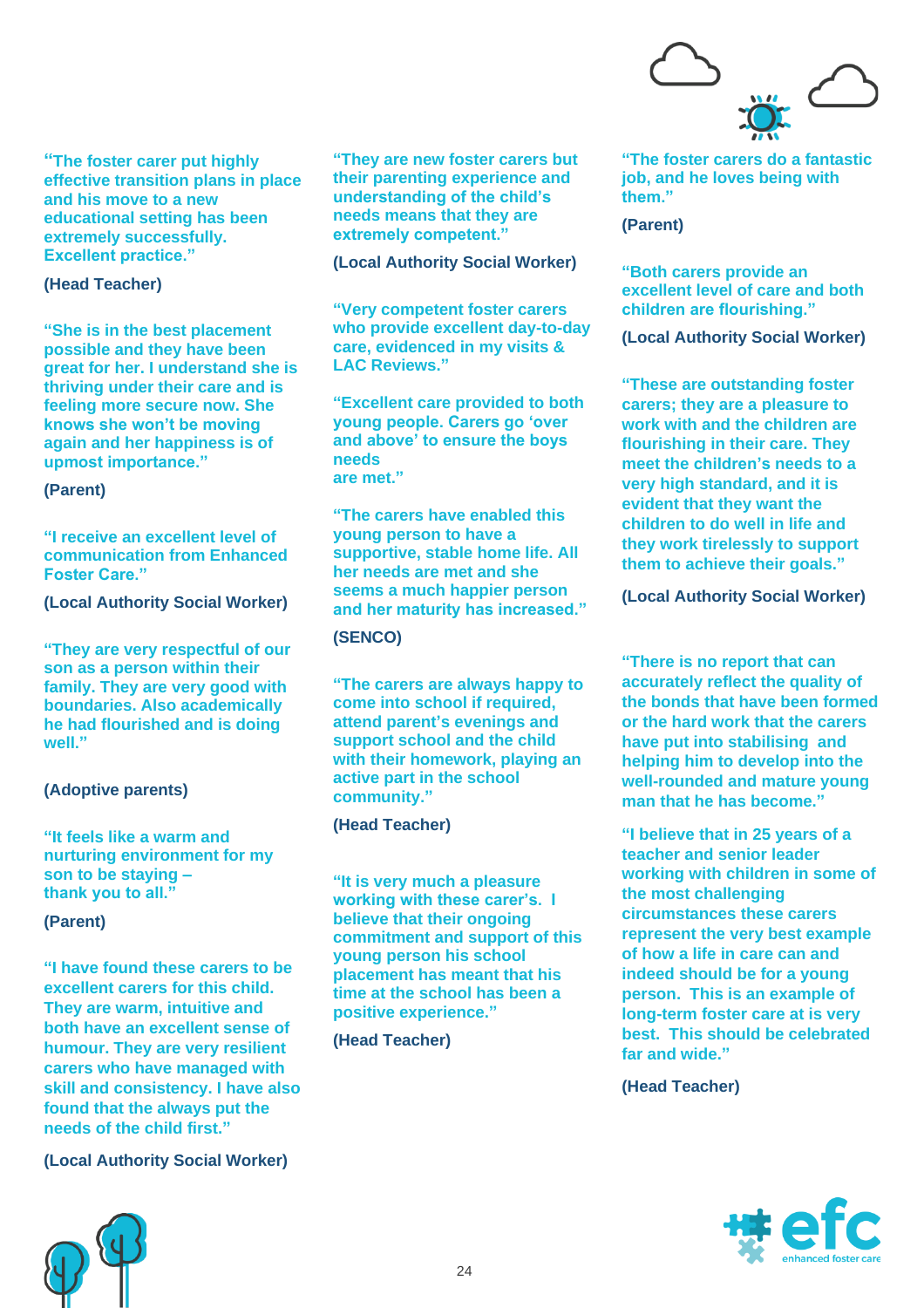# Learning, Training and Development

**Enhanced Foster Care is committed to the training and professional development of its foster carers and staff. The training programme exceeds the requirements of the Fostering Services National Minimum Standards (2011) and Fostering Services Regulations (2011).**

EFC is committed to ensuring that all foster carers are highly skilled, knowledgeable and equipped to give children and young people placed with this agency, a positive fostering experience. The statutory framework for fostering informs the comprehensive training programme delivered to our foster carers to ensure their continual provision of high-quality care.

#### **Pre-Approval Training – Skills to Foster**

This is the initial course for prospective foster carers covering the skills needed to become a foster carer. Foster carers also complete Safeguarding, First Aid and Therapeutic Approach training prior to approval.

#### **Induction Training**

This is an induction programme following approval which consists of a home-based visit covering the practice, legal and regulatory requirement of the fostering role. The Training, Support and Development Standards for Foster Carers covers the minimum standards for foster carers and must be completed within 12 months post approval.

Courses cover essential skill-based learning, delivered by external awarding bodies through on-line learning or classroom-based learning. These provide foster carers and staff with the building blocks of essential practice of the foster caring role. Courses consolidate learning and focus on enhancing skills and knowledge within fostering practice.

#### **Induction Courses & Mandatory Learning:**

- **Skills to Foster**
- **CSE Awareness Management**
- Working with Other Agencies
- Data Protection
- Anti-Radicalisation and the Prevent Duty
- De-escalation
- Equality and Diversity
- First Aid (Paediatric)
- Paediatric First Aid Level 2
- Introduction to Therapeutic Parenting
- Safeguarding FGM
- Safeguarding Induction & Foundation
- Safer Caring
- Record Keeping
- Medication Administration
- Internet Safety

In addition, there is a vast array of training course available for foster carer to complete to further develop their skills and knowledge or to meet identified needs of the children/young people.

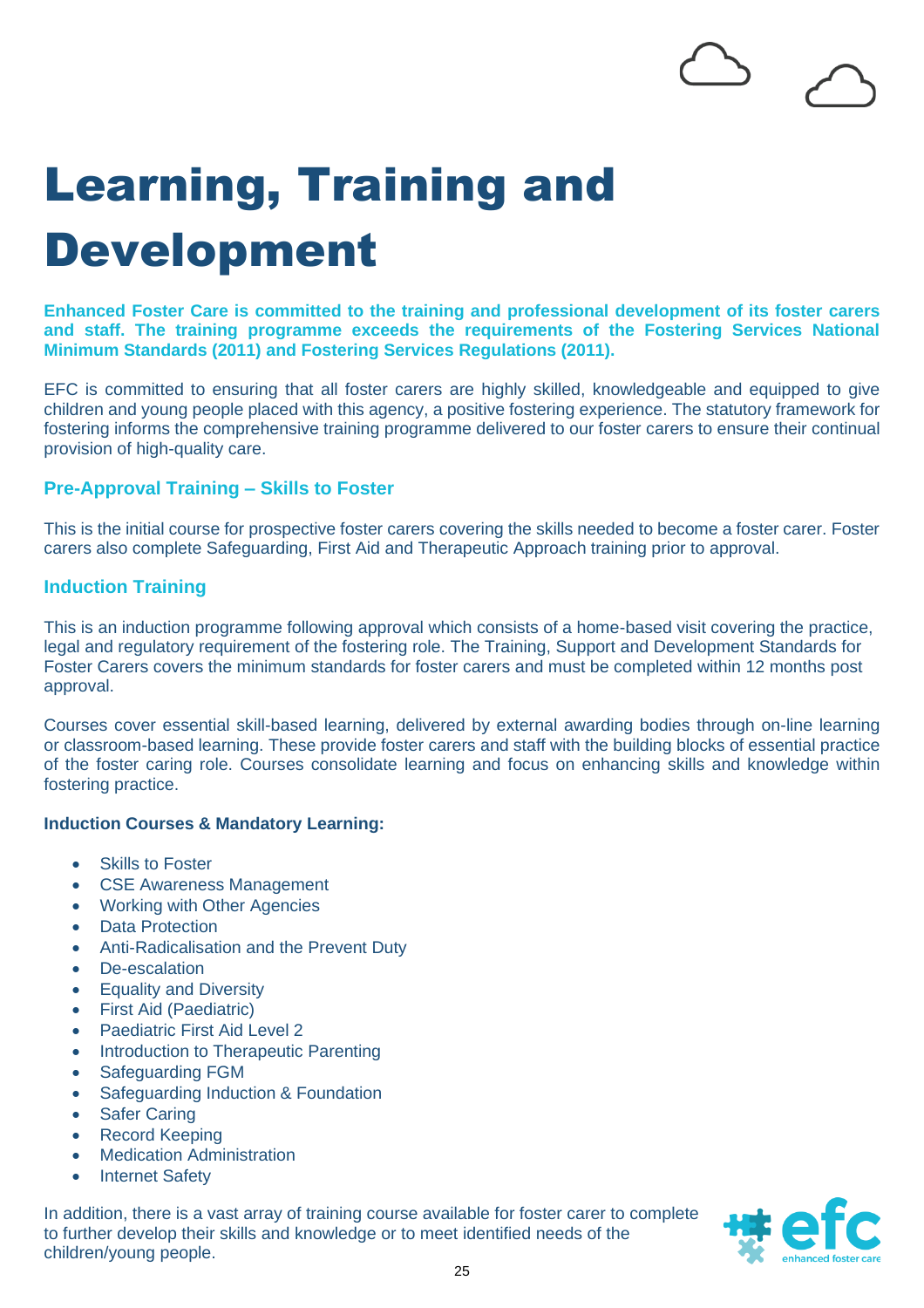

# Learning, Training and Development

#### **Foster Carer Training**

We expect all our Foster Carer colleagues to take part in learning and development activities. Training audit data is regularly reviewed to assess regional compliance and identify any gaps. Foster carers have a Personal Development Plan which is reviewed as part of ongoing supervision and annual appraisal.

The training programme is updated and reviewed annually by the regional Learning and Development Team to ensure the courses delivered are compliant with the latest guidance and legislation.

In response to feedback and course evaluations, our training programme comprises of face to face training, seminar workshops, webinars and online/e-learning training modules. This ensures that all foster carers have a wide range of opportunities available to suit their preferred learning style and availability.

#### **Staff Development and Career Progression**

All staff members are encouraged to identify, through their annual appraisals/reviews, areas of special interest and through their Personal Development Programmes, relevant training courses are identified in their portfolio and pursued.

Opportunities for informal support, modelling, mentoring and guidance is a feature of the approach adopted by Enhanced Foster Care and contributes to the acquisition of evidencing competency in line with qualification requirements. Their SSW will work with them to identify what training they need for their own personal development and to meet the needs of the young people they are caring for. This is recorded in the foster carers Personal and Professional Development Plan (PPDP) and updated yearly. If for any reason carer colleagues do not meet the PPDP expectations, it is discussed in both Supervision and Annual Review. Clear expectations are then reinforced through discussion with the Independent Reviewing Officer and/or Fostering Panel



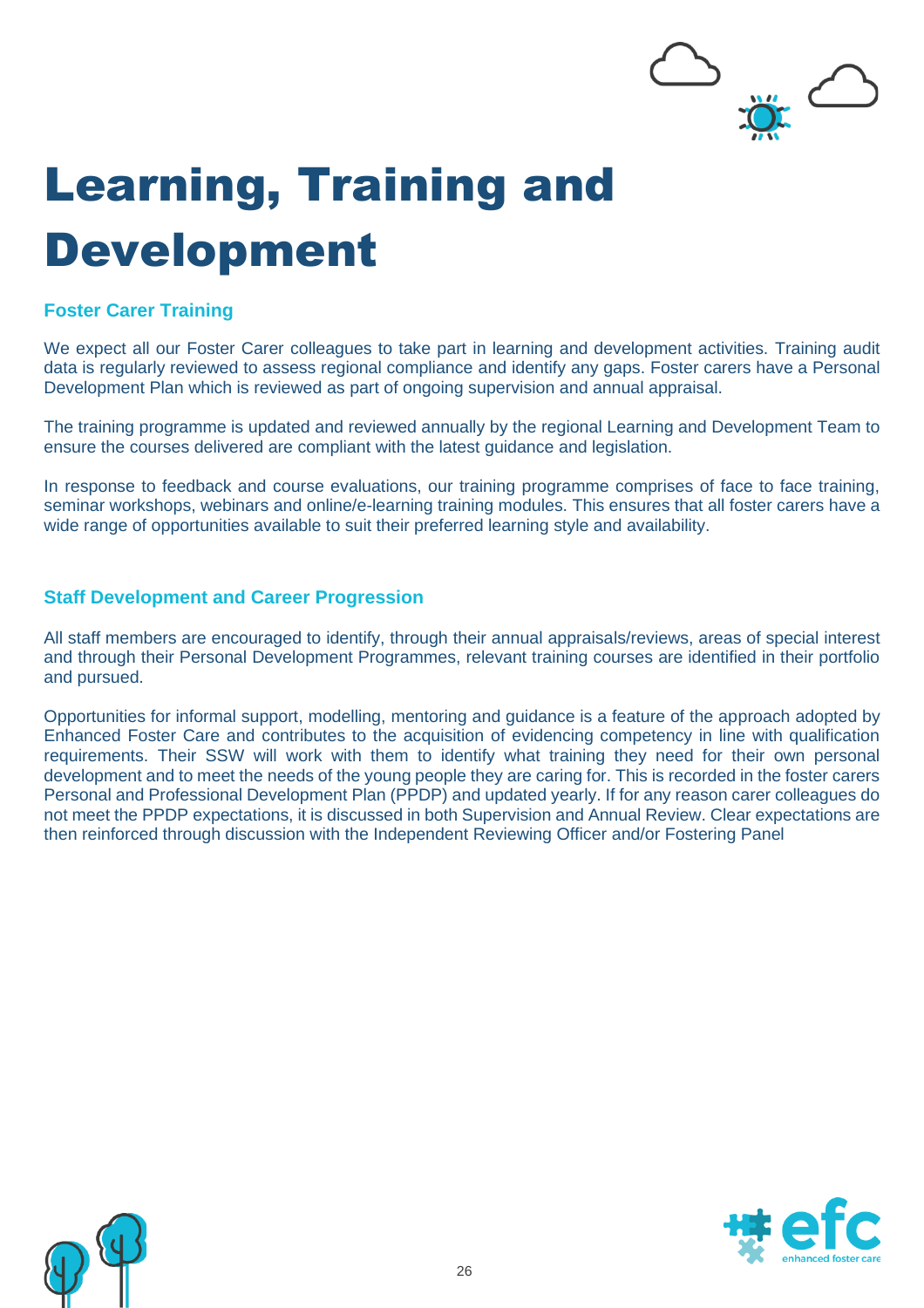**Complaints** 

Enhanced Foster Care's complaints procedures aim to deal with complaints received in a prompt and equitable manner. The Registered Manager and the Quality Assurance Manager are responsible for monitoring complaints and their outcomes.

#### **Complaints Policy**

All children and adults with whom the company comes into contact have the right to receive a quality, professional service. If they do not feel they have received such a service, they have the right to complain and have that complaint listened to. All complaints will be acknowledged within seven working days and will indicate whether it is resolvable at Stage 1 or will require Stage 2 investigation.

#### **Stage 1 Complaints – Informal Resolution**

Where possible, we aim to resolve complaints informally, at local level, and this should be the preferred option. Complainants are encouraged to talk to the person with whom they have a complaint with in the first instance as this allows opportunity to explore the issue and seek any clarification, which often leads to informal resolution. Where this is not possible, a meeting will be convened between the complainant and the line manager of the person/s being complained about. A letter of resolution will be issued by the Registered Manager detailing how the outcome was arrived at. If the complainant is not satisfied with the Stage 1 outcome, or at the outset they require the matter to be dealt with by another employee of the National Fostering Group; they will be asked to write to the Registered Manager who will contact the complainant within seven working days to advise that the Quality Assurance Manager has been instructed to investigate the complaint.

#### **Stage 2 Complaints – Formal Consideration**

The QA Manager will undertake a formal investigation and provide a written response within 21 days outlining the outcome of the investigation. The Registered Manager will invite the complainant to a meeting to discuss the report, where necessary and appropriate. If the complainant is dissatisfied with the outcome of the QA report, they must confirm the reasons for their dissatisfaction, in writing, to the Registered Manager who will arrange for the complaint to be reviewed independently within 28 days.

#### **Stage 3 Complaints – Independent Review**

If the complaint has not been resolved at Stage 1 or 2, and the reasons for this are made clear in writing; the complaint will proceed to Stage 3 for independent review. This is often conducted by the Director of Quality Assurance or other Senior Director, allowing 28 days for investigation and every effort will be made to achieve complaint resolution. If the complainant remains dissatisfied, they may take advice from the Regulatory Authority.

#### **Name and Address of Inspection Body**

All the activities of Enhanced Foster Care are inspected and regulated by Ofsted who can be contacted at the following:

- Ofsted, Piccadilly Gate, Store Street, Manchester M1 2WD
- General Enquiries: 0300 123 1231
- About Concerns: 0300 123 4666
- Email: [enquiries@ofsted.gov.uk](mailto:enquiries@ofsted.gov.uk)

#### **Children's Commissioner**

Children and Young People may also make a complaint to the Children's Commissioner based in England. They can do this by going to the appropriate website – www.childrenscommissioner.gov.uk (for England).

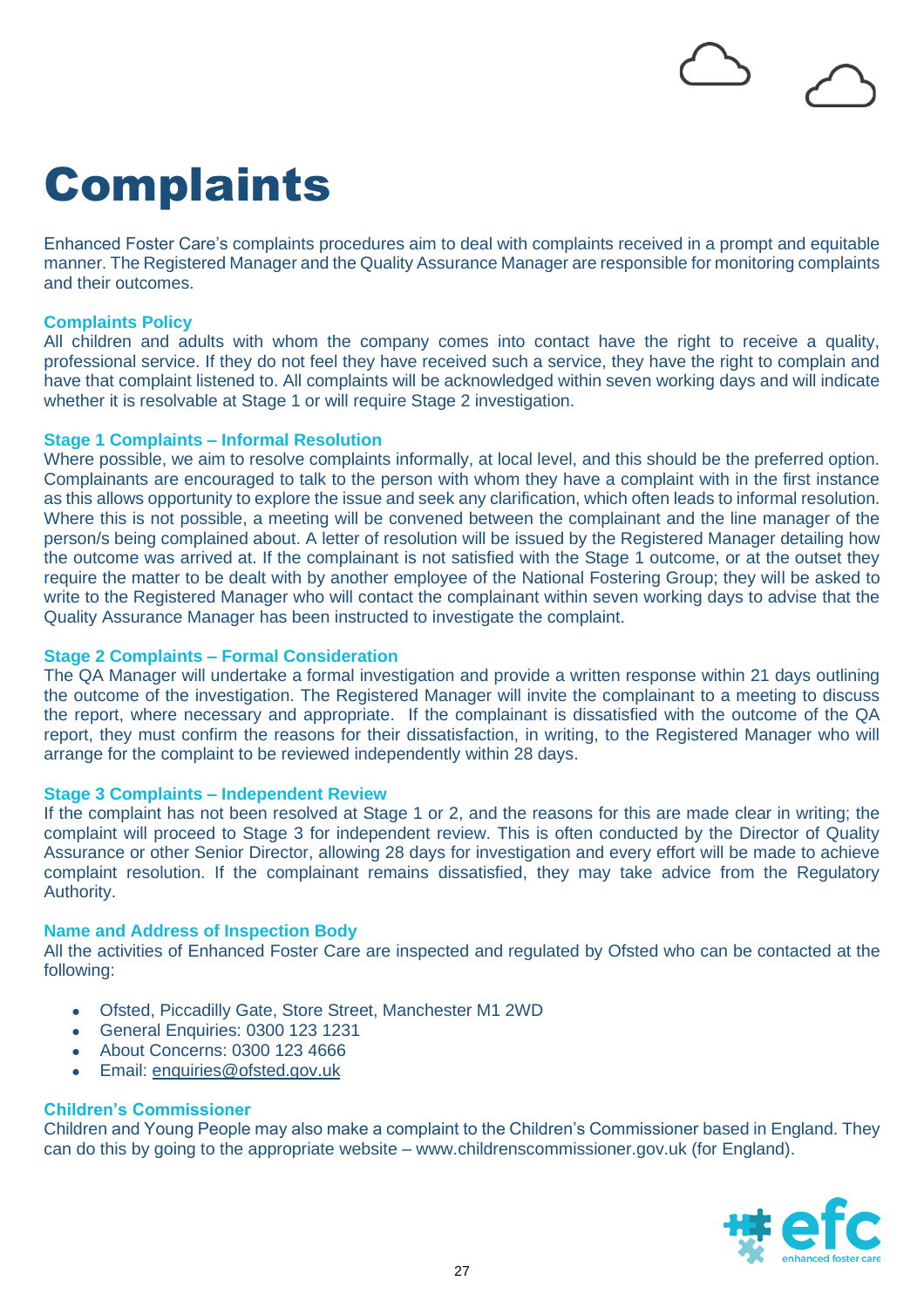

#### **Support**

It is the policy of the Enhanced Foster Carer to make its complaint procedures accessible, effective, fair and independent as possible.

Sometimes children and adults need help and support to make a complaint. The child may have support from his or her parent, social worker, Independent Visitor or foster carer.

A child who wishes to make a complaint about any aspects of his or her care should receive assistance to access independent advice and support from their Independent Reviewing Officer. Any complaint made by a Looked After Child will also be referred to a recognised advocacy service if the child wishes.

Foster carers may enlist the help of a supporter or advocate or their Supervising Social Worker, as appropriate, to make a complaint about the agency under this policy or where appropriate, about the placing authority under the relevant local authority's complaints procedure.

#### **Allegations of abuse**

If any complaint is made to any employee of Enhanced Foster Carer that is clearly of a child protection nature that complaint will be immediately passed on to the relevant Local Authority Designated Officer (LADO), or Designated Officer for Allegations (DOFA) the responsible authority and Ofsted will be informed.

If at any time during an investigation into a complaint it becomes clear that there may be child protection implications, the current investigation will be halted, and the relevant Local Authority LADO or Designated Officer for Allegations (DOFA) will be notified immediately, the responsible authority and Ofsted will be informed. Where a complaint is made against the Registered Manager, the complaint will be investigated by the Regional Director.

#### **EFC Complaints Manager**

Sarah Battlebury EFC Boreham Mill **Bishopstrow Warminster Wiltshire** BA12 9HQ

Tel: 01985 218505

Email: [sarah@enhancedfostercare.co.uk](mailto:sarah@enhancedfostercare.co.uk)



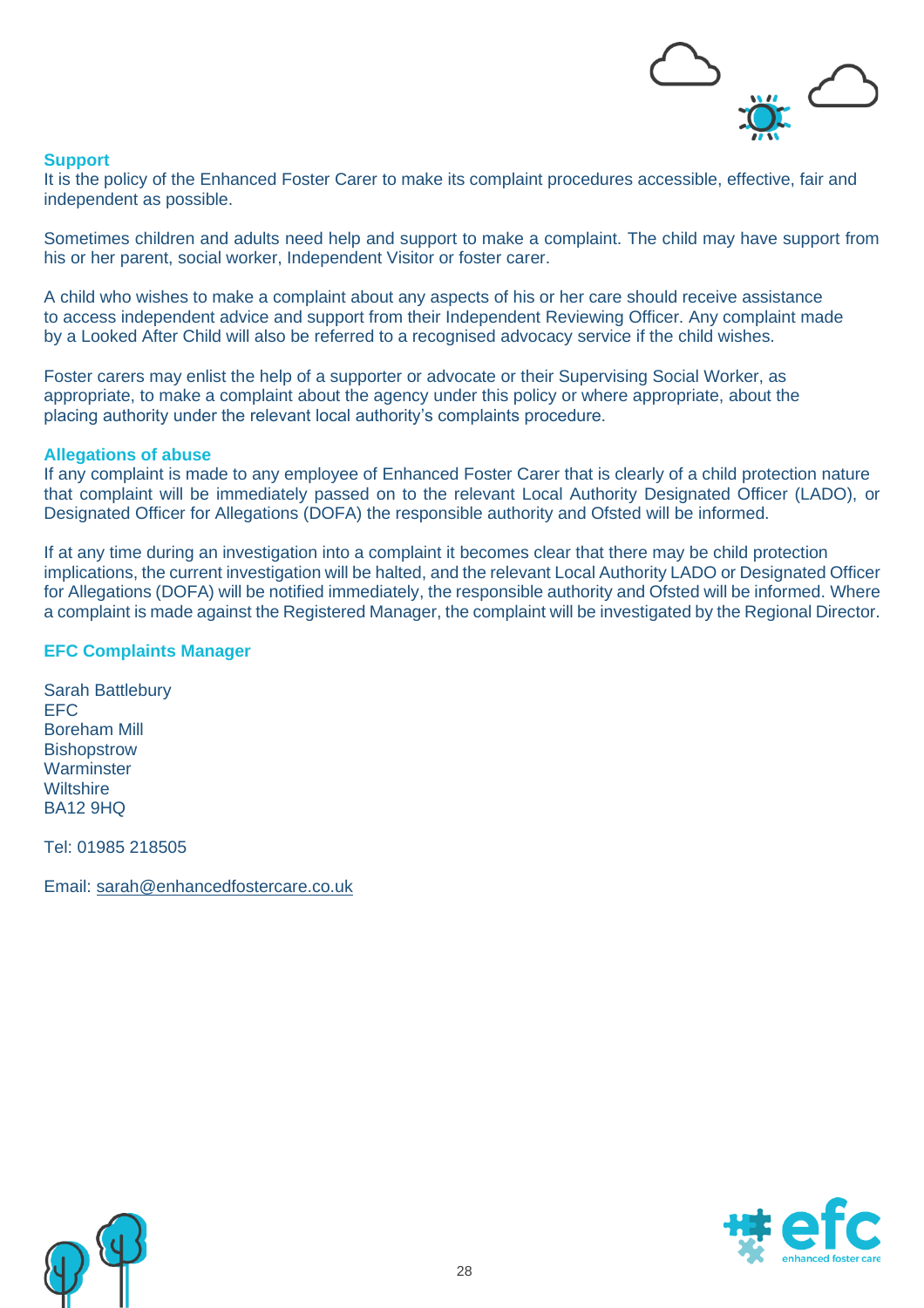### Professional Membership

#### **CoramBAAF**

As a partner agency of the National Fostering Group, EFC has a corporate membership with CoramBAAF. CoramBAAF promotes the highest standards of child-centred policies and services. It influences policymakers, helps find new families for children and supports professions, adoptive parents and foster carers.

#### **The Fostering Network**

As a partner agency of the National Fostering Group, EFC has a corporate membership with The Fostering Network which is the UK's leading charity for everyone involved in fostering. This means that they are uniquely placed to bring people and organisations together to improve the lives of children in foster care. The Fostering Network works to raise the profile of foster care through lobbying and campaigning for improvements in foster care at UK, national and local level.

#### **National Working Group (NWG) Exploitation Response Unit**

As a partner agency of the National Fostering Group, EFC has a corporate membership with NWG which is a network tackling child sexual exploitation; and provide high quality training that our staff members can attend. Each staff member has a membership to NWG (purchased by the National Fostering Group) so that they may receive advice and support on individual cases.

#### **Nationwide Association of Fostering Providers (NAFP)**

NAFP is a not-for-profit company formed in 2008 compromising of independent and voluntary sector fostering providers. This trade association acts as one voice and is therefore able to campaign and represent the sector more effectively. In addition, it allows members to share knowledge and experience within the sector and provides formal representation in national forums and sector developments